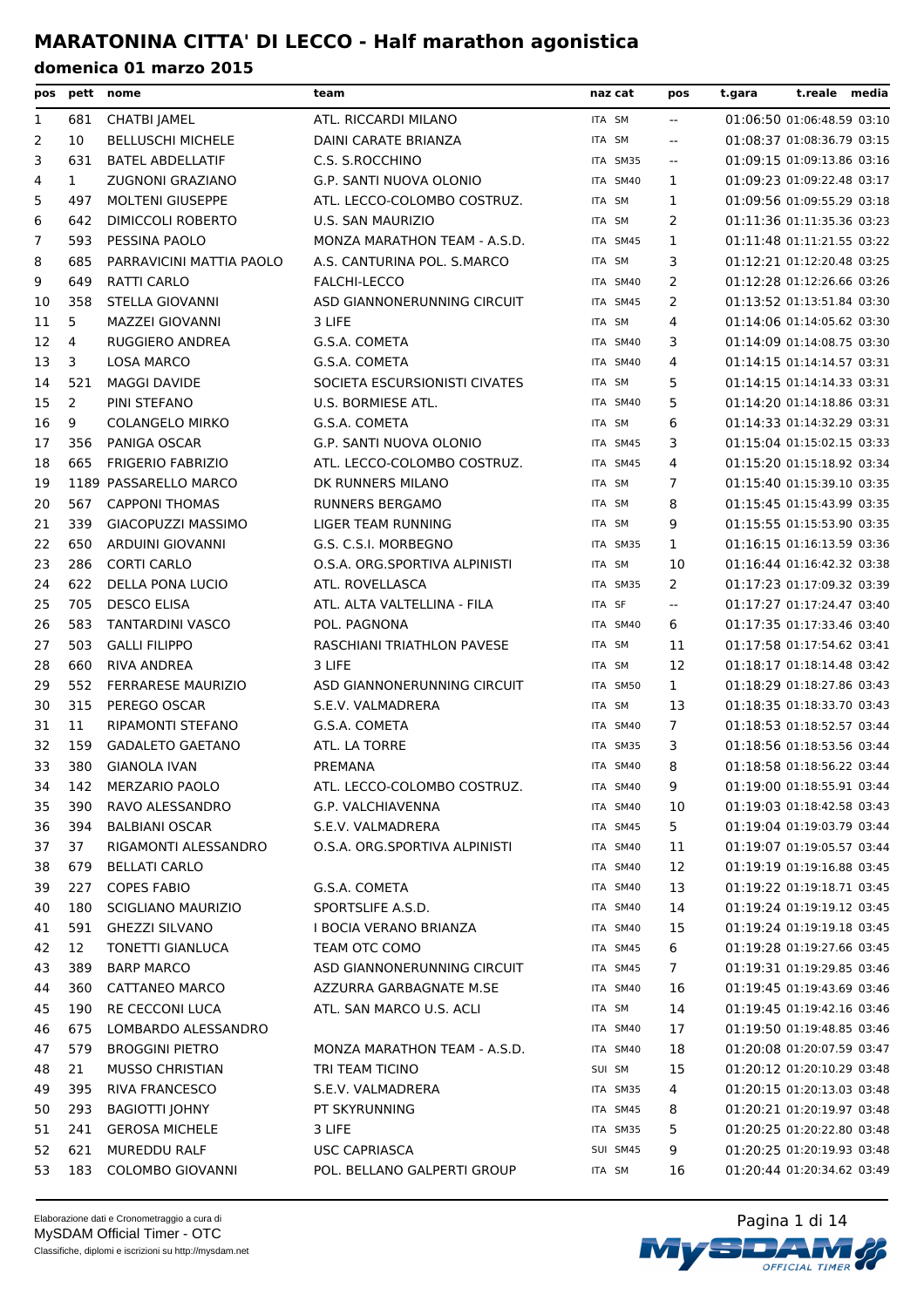| pos     |         | pett nome                  | team                            | naz cat  | pos            | t.gara | t.reale media              |  |
|---------|---------|----------------------------|---------------------------------|----------|----------------|--------|----------------------------|--|
| 54      | 606     | <b>GIANOLA ERIK</b>        | PREMANA                         | ITA SM   | 17             |        | 01:20:55 01:20:41.93 03:49 |  |
| 55      | 511     | <b>BONFANTI ERNESTO</b>    | G.S. AVIS OGGIONO               | ITA SM50 | 2              |        | 01:20:58 01:20:49.72 03:49 |  |
| 56      | 109     | <b>VISMARA MATTEO</b>      | EUROATLETICA 2002               | ITA SM   | 18             |        | 01:21:08 01:21:05.17 03:50 |  |
| 57      | 510     | <b>GALETTI GIANLUCA</b>    | POL. LIB. CERNUSCHESE           | ITA SM45 | 10             |        | 01:21:38 01:21:36.30 03:52 |  |
| 58      | 424     | ROSSONI CLAUDIO            | <b>ASD ORTICA TEAM</b>          | ITA SM40 | 19             |        | 01:21:40 01:21:37.30 03:52 |  |
| 59      | 225     | <b>CORNAGO PAOLO</b>       | G.S.A. COMETA                   | ITA SM35 | 6              |        | 01:21:40 01:21:39.75 03:52 |  |
| 60      | 220     | <b>FORNI RUGGERO</b>       | G.S.A. COMETA                   | ITA SM45 | 11             |        | 01:21:49 01:21:47.89 03:52 |  |
| 61      | 707     | <b>BRAMBILLA DANILO</b>    | S.E.V. VALMADRERA               | ITA SM35 | $\overline{7}$ |        | 01:21:50 01:21:44.59 03:52 |  |
| 62      | 538     | <b>SABA GARY</b>           | LIBERTAS VALLESABBIA            | ITA SM35 | 8              |        | 01:21:52 01:21:45.41 03:52 |  |
| 63      | 56      | PRUNERI MARCO              | G.P. 'RUPE MAGNA'               | ITA SM35 | 9              |        | 01:21:55 01:21:52.34 03:52 |  |
| 64      | 42      | CASTELNUOVO MARCO          | G.S.A. COMETA                   | ITA SM35 | 10             |        | 01:22:01 01:21:57.70 03:53 |  |
| 65      | 666     | BURZACOVSCHI VLADISLAV     | C.T.L. 3 ATLETICA               | MOL SM   | 19             |        | 01:22:14 01:22:00.97 03:53 |  |
| 66      | 484     | RIGALDI DOMENICO           | <b>U.S. OLTRONESE</b>           | ITA SM40 | 20             |        | 01:22:27 01:22:21.81 03:54 |  |
| 67      | 547     | POZZI MATTEO               | ATL. LECCO-COLOMBO COSTRUZ.     | ITA PM   | 1              |        | 01:22:32 01:22:29.37 03:54 |  |
| 68      | 102     | <b>DUSCI RICCARDO</b>      | 2002 MARATHON CLUB              | ITA SM50 | 3              |        | 01:22:41 01:22:37.70 03:54 |  |
| 69      | 217     | <b>BELCASTRO DANIELE</b>   | G.S. A.CONSOLINI CERMENATE      | ITA SM35 | 11             |        | 01:22:42 01:22:37.48 03:54 |  |
| 70      | 43      | <b>RIPAMONTI LUCA</b>      | DAINI CARATE BRIANZA            | ITA SM40 | 21             |        | 01:22:47 01:22:43.37 03:55 |  |
| 71      | 49      | POZZI CESARE               | <b>HAPPY RUNNER CLUB</b>        | ITA SM40 | 22             |        | 01:22:48 01:22:43.46 03:55 |  |
| 72      | 39      | <b>CASIRAGHI UMBERTO</b>   | O.S.A. ORG.SPORTIVA ALPINISTI   | ITA SM45 | 12             |        | 01:22:53 01:22:49.50 03:55 |  |
| 73      | 53      | <b>MARCHESE FABIO</b>      | 3 LIFE                          | ITA SM40 | 23             |        | 01:23:00 01:22:56.54 03:55 |  |
| 74      | 126     | <b>MANZI CARLO</b>         | G.P. SANTI NUOVA OLONIO         | ITA SM45 | 13             |        | 01:23:01 01:22:59.62 03:56 |  |
| 75      | 667     | ALBERTARIO GIORGIO         | A.S.D. CANOTTIERI TICINO        | ITA SM   | 20             |        | 01:23:07 01:23:04.51 03:56 |  |
| 76      | 119     | MANAZZALE GABRIELE         | MONZA MARATHON TEAM - A.S.D.    | ITA SM40 | 24             |        | 01:23:13 01:23:05.29 03:56 |  |
| 77      | 668     | <b>INDRACCOLO GABRIELE</b> | ATL. TEAM BRIANZA LISSONE       | ITA SM35 | 12             |        | 01:23:30 01:23:18.24 03:56 |  |
| 78      |         | 1197 GATTAVECCHIA CARLO    | TEAM OTC COMO                   | ITA SM35 | 13             |        | 01:23:45 01:23:43.81 03:58 |  |
| 79      | 221     | <b>BERTARINI EMANUELE</b>  | G.S.A. COMETA                   | ITA SM   | 21             |        | 01:23:48 01:23:42.18 03:58 |  |
| 80      | 282     | <b>GODINA PAOLO</b>        | SPARTACUS TRIATHLONLECCO A R.L. | ITA SM40 | 25             |        | 01:23:49 01:23:44.89 03:58 |  |
| 81      | 396     | <b>STUCCHI GIORGIO</b>     | S.E.V. VALMADRERA               | ITA SM   | 22             |        | 01:23:51 01:23:46.14 03:58 |  |
| 82      | 549     | <b>FLAUTO VINCENZO</b>     | G.S. AVIS OGGIONO               | ITA SM45 | 14             |        | 01:23:58 01:23:48.93 03:58 |  |
| 83      | 562     | PAGNONCELLI GIANLUCA       | <b>RUNNERS BERGAMO</b>          | ITA SM50 | 4              |        | 01:24:02 01:23:55.80 03:58 |  |
| 84      | 391     | <b>BOFFINI MARCO</b>       | <b>RUNCARD</b>                  | ITA SM35 | 14             |        | 01:24:07 01:23:53.10 03:58 |  |
| 85      | 228     | <b>ZORLONI PAOLO</b>       | G.S.A. COMETA                   | ITA SM50 | 5              |        | 01:24:08 01:23:58.42 03:58 |  |
| 86      | 215     | <b>BIANCHI LUCA</b>        | <b>S.CLUB LIB. SESTO</b>        | ITA SM50 | 6              |        | 01:24:22 01:24:20.68 03:59 |  |
| 87      |         | 586 ARRIGHI DAVIDE         | POL. PAGNONA                    | ITA SM45 | 15             |        | 01:24:27 01:24:23.81 04:00 |  |
| 88      | 13      | <b>ESPOSITO MIRKO</b>      | RUNNERS BERGAMO                 | ITA SM35 | 15             |        | 01:24:29 01:24:27.90 04:00 |  |
| 89      | 569     | PILEGGI BRUNO              | <b>RUNNERS BERGAMO</b>          | ITA SM45 | 16             |        | 01:24:29 01:24:27.77 04:00 |  |
| 90      |         | 1199 CAROBBIO NIVES        | RUNNERS BERGAMO                 | ITA SF45 | $\sim$         |        | 01:24:33 01:24:31.63 04:00 |  |
| 91      | 366     | <b>GUFFANTI GIORGIO</b>    | VALORE SALUTE, FORTI E VELOCI   | ITA SM   | 23             |        | 01:24:35 01:24:31.67 04:00 |  |
| 92      | 659     | <b>BONESI SIMONE</b>       | G.P. TALAMONA                   | ITA SM45 | 17             |        | 01:24:39 01:24:35.77 04:00 |  |
| 93      | 140     | <b>APRILE CHRISTIAN</b>    | A.L.S. CREMELLA                 | ITA SM35 | 16             |        | 01:24:45 01:24:42.15 04:00 |  |
| 94      | 165     | CANTU' MASSIMO             | CIRCOLO ATL.GUARDIA DI FINANZA  | ITA SM   | 24             |        | 01:24:51 01:24:49.77 04:01 |  |
| 95      | 230     | POLLINI ANGELO             | G.S.A. COMETA                   | ITA SM40 | 26             |        | 01:24:53 01:24:46.35 04:01 |  |
| 96      | 367     | MICHELI GIAMBATTISTA       |                                 | ITA SM   | 25             |        | 01:25:00 01:24:57.13 04:01 |  |
| 97      |         | 1183 CERRI GIUSEPPE        | G.S. C.S.I. MORBEGNO            | ITA SM50 | 7              |        | 01:25:00 01:24:54.74 04:01 |  |
| 98      | 210     | MAZZONI MARCO              | G.S. C.S.I. MORBEGNO            | ITA SM35 | 17             |        | 01:25:04 01:24:57.82 04:01 |  |
| 99      | 625     | VASSALLI-ROSSI ROSALBA     | <b>GAB BELLINZONA</b>           | SUI SF   | $\sim$         |        | 01:25:08 01:25:02.66 04:01 |  |
| 100 311 |         | PERINI LUIGI               | ATL. LECCO-COLOMBO COSTRUZ.     | ITA SM40 | 27             |        | 01:25:28 01:25:25.50 04:02 |  |
|         | 101 476 | LUCCHINI MATTEO            | FO' DI PE                       | ITA SM40 | 28             |        | 01:25:30 01:25:23.61 04:02 |  |
|         | 102 170 | <b>GOSSI DAVIDE</b>        | G.P. SANTI NUOVA OLONIO         | ITA SM35 | 18             |        | 01:25:31 01:25:29.31 04:03 |  |
|         | 103 589 | RIGAMONTI STEFANO          | U.S. SAN MAURIZIO               | ITA SM40 | 29             |        | 01:25:31 01:25:30.25 04:03 |  |
|         | 104 324 | <b>COLOMBO ILARIO</b>      |                                 | ITA SM40 | 30             |        | 01:25:35 01:25:30.81 04:03 |  |
| 105 6   |         | <b>COMBI LORENZA</b>       | G.P. SANTI NUOVA OLONIO         | ITA SF40 | $\mathbf{1}$   |        | 01:25:38 01:25:36.84 04:03 |  |
|         | 106 156 | <b>MEME' NICOLA</b>        | G.P. SANTI NUOVA OLONIO         | ITA SM40 | 31             |        | 01:25:41 01:25:39.80 04:03 |  |
|         |         |                            |                                 |          |                |        |                            |  |

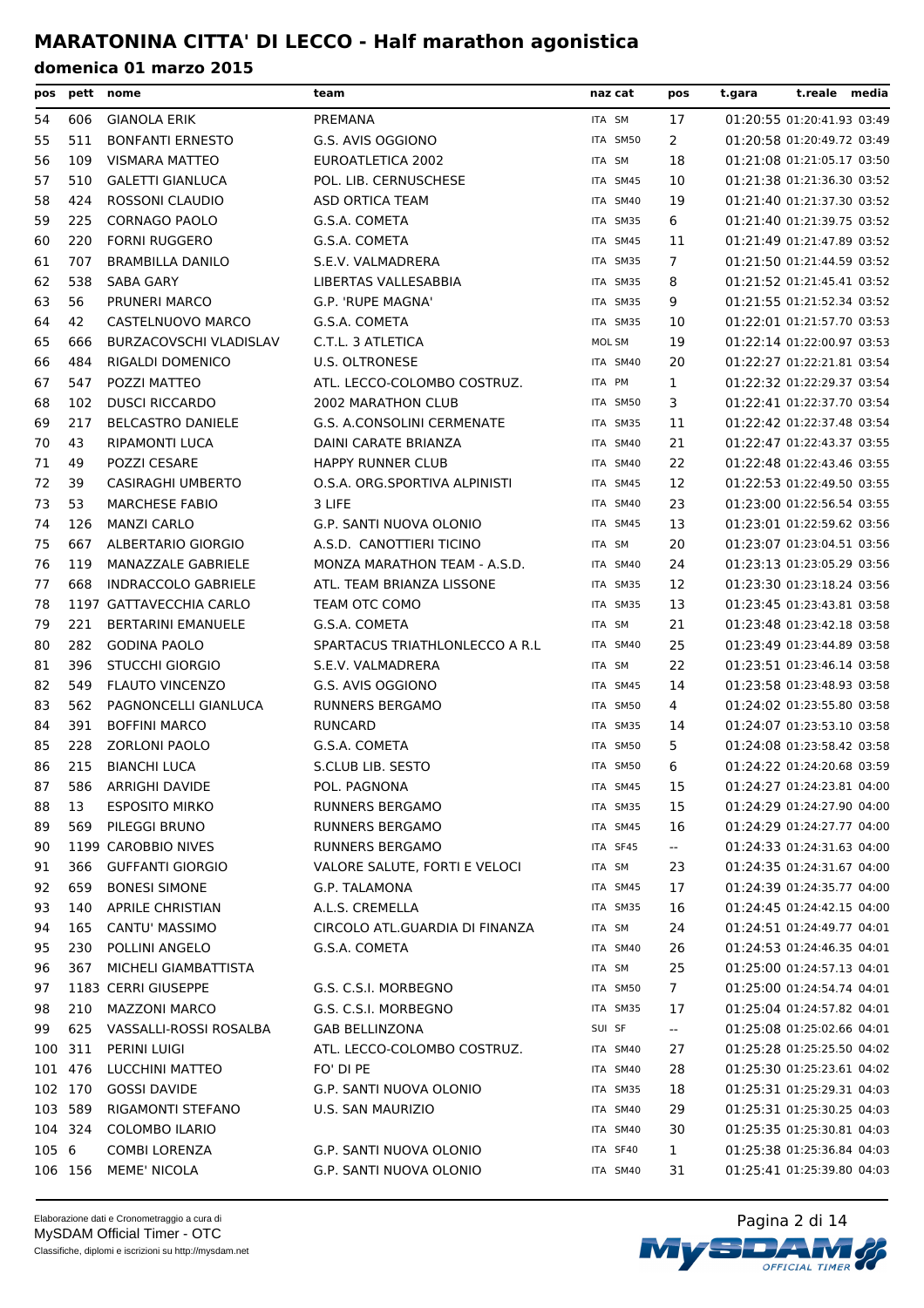| pos     |         | pett nome                   | team                            | naz cat  | pos            | t.reale media<br>t.gara    |
|---------|---------|-----------------------------|---------------------------------|----------|----------------|----------------------------|
|         | 107 138 | SCARICABAROZZI PAOLO        | ROAD RUNNERS CLUB MILANO        | ITA SM45 | 18             | 01:25:44 01:25:41.80 04:03 |
| 108     | 574     | <b>CAPELLI RENATO</b>       | ATL. PRESEZZO                   | ITA SM55 | 1              | 01:25:47 01:25:45.55 04:03 |
| 109     | 67      | SPAGNOLATTI MARCO           | PT SKYRUNNING                   | ITA SM50 | 8              | 01:25:48 01:25:46.12 04:03 |
| 110 82  |         | <b>TARULLI ALFREDO</b>      | <b>HAPPY RUNNER CLUB</b>        | ITA SM50 | 9              | 01:25:54 01:25:50.52 04:04 |
|         | 111 265 | <b>BIGLIERI ALBERTO</b>     | ASD TAPASCIONE RUNNING TEAM     | ITA SM45 | 19             | 01:25:55 01:25:52.81 04:04 |
|         | 112 655 | <b>MARIOTTI ROBERTO</b>     | ASD ORTICA TEAM                 | ITA SM40 | 32             | 01:26:08 01:26:00.69 04:04 |
| 113     | 457     | <b>CAFORIO CLAUDIO</b>      | ASD ORTICA TEAM                 | ITA SM50 | 10             | 01:26:08 01:26:05.83 04:04 |
|         | 114 645 | LAZZARI FAUSTO              | <b>FREE RUNNERS LECCO</b>       | ITA SM50 | 11             | 01:26:18 01:26:13.80 04:05 |
|         | 115 117 | <b>TEMPRA FRANCESCO</b>     | A.S. LANZADA                    | ITA SM35 | 19             | 01:26:23 01:26:18.97 04:05 |
| 116 272 |         | <b>NEUTRO GIUSEPPE</b>      | LA MICHETTA                     | ITA SM   | 26             | 01:26:31 01:26:26.31 04:05 |
|         | 117 399 | <b>MARVEGGIO FABRIZIO</b>   | TEAM OTC COMO                   | ITA SM45 | 20             | 01:26:36 01:26:14.51 04:05 |
| 118 29  |         | <b>BOGLIONI ANTONIO</b>     | G.S. AVIS OGGIONO               | ITA SM45 | 21             | 01:27:05 01:26:47.44 04:06 |
| 119 88  |         | <b>CROCI MARCELLO</b>       | TEAM OTC COMO                   | ITA SM55 | $\overline{2}$ | 01:27:05 01:27:02.92 04:07 |
| 120 80  |         | <b>BERNASCONI STEFANO</b>   | TEAM OTC COMO                   | ITA SM40 | 33             | 01:27:05 01:27:03.31 04:07 |
|         | 121 330 | PELOSI GRAZIANO             | <b>2002 MARATHON CLUB</b>       | ITA SM35 | 20             | 01:27:07 01:26:58.89 04:07 |
|         | 122 178 | <b>COLOMBO ROBERTO</b>      | G.S. AVIS OGGIONO               | ITA SM40 | 34             | 01:27:07 01:27:03.82 04:07 |
|         | 123 564 | <b>GIUPPONE DARIO</b>       | <b>RUNNERS BERGAMO</b>          | ITA SM50 | 12             | 01:27:13 01:27:10.23 04:07 |
|         | 124 713 | DE LAZZARI FRANCESCO        | SPARTACUS TRIATHLONLECCO A R.L. | ITA SM45 | 22             | 01:27:25 01:27:14.67 04:08 |
|         | 125 219 | <b>MAGGI ANDREA</b>         | G.S.A. COMETA                   | ITA SM   | 27             | 01:27:26 01:27:20.35 04:08 |
|         |         | 126 1198 OPI SONIA          | <b>RUNNERS BERGAMO</b>          | ITA SF45 | $\mathbf{1}$   | 01:27:26 01:27:24.48 04:08 |
| 127     | 643     | ALBERTI MATTEO              | O.S.A. ORG.SPORTIVA ALPINISTI   | ITA SM40 | 35             | 01:27:29 01:27:22.84 04:08 |
|         | 128 209 | <b>BRINA LORENZO</b>        | QT8-RUN                         | ITA SM40 | 36             | 01:27:33 01:27:11.19 04:07 |
|         | 129 644 | <b>NARDONE GIUSEPPE</b>     | <b>FREE RUNNERS LECCO</b>       | ITA SM60 | 1              | 01:27:33 01:27:28.85 04:08 |
|         | 130 137 | <b>BONFANTI LUCA</b>        | DAINI CARATE BRIANZA            | ITA SM35 | 21             | 01:27:35 01:27:32.20 04:08 |
| 131 334 |         | <b>ZICARO FRANCO</b>        | G.S. VILLA GUARDIA              | ITA SM40 | 37             | 01:27:36 01:27:28.47 04:08 |
| 132 314 |         | MONTESANO ROBERTO           | TEAM 3 ESSE                     | ITA SM   | 28             | 01:27:38 01:27:20.36 04:08 |
| 133     | 346     | NOE' DAVIDE                 | ASD TAPASCIONE RUNNING TEAM     | ITA SM45 | 23             | 01:27:39 01:27:36.55 04:09 |
| 134     | 638     | PASSERINI DANIELE           | <b>AMATORI LECCO</b>            | ITA SM40 | 38             | 01:27:43 01:27:35.14 04:09 |
| 135 325 |         | <b>CAMER PESCI FIORENZO</b> | POL. ALBOSAGGIA                 | ITA SM60 | 2              | 01:28:04 01:27:48.83 04:09 |
|         | 136 263 | LODOVICHETTI IVO DOMENICO   | U.S. INTREPIDA                  | ITA SM55 | 3              | 01:28:10 01:28:09.66 04:10 |
| 137 542 |         | <b>CAIELLI STEFANO</b>      | EUROATLETICA 2002               | ITA SM45 | 24             | 01:28:18 01:28:12.55 04:10 |
|         | 138 246 | <b>ALEGI ORESTE</b>         | 3 LIFE                          | ITA SM35 | 22             | 01:28:19 01:28:07.54 04:10 |
|         | 139 452 | COLOMBO ALESSANDRO          | ASD ORTICA TEAM                 | ITA SM40 | 39             | 01:28:20 01:28:12.38 04:10 |
| 140 403 |         | <b>VALENTINI ALDO</b>       | ATL. COMO                       | ITA SM55 | 4              | 01:28:27 01:28:24.98 04:11 |
|         | 141 669 | <b>TAFFI STEFANO</b>        | ATL. MALNATE                    | ITA SM50 | 13             | 01:28:28 01:28:02.75 04:10 |
|         | 142 283 | <b>CASTALDI GABRIELE</b>    | ATHLETIC TEAM LARIO             | ITA SM45 | 25             | 01:28:30 01:28:23.92 04:11 |
|         | 143 103 | <b>GIUSSANI MARCO</b>       | <b>HAPPY RUNNER CLUB</b>        | ITA SM40 | 40             | 01:28:31 01:28:28.19 04:11 |
|         | 144 408 | RASCHETTI RAMON             | RUNNERS COLICO                  | ITA SM35 | 23             | 01:28:32 01:28:24.81 04:11 |
|         | 145 297 | <b>BETTONI UBERTO</b>       | ATLETICA 3V                     | ITA SM45 | 26             | 01:28:34 01:28:23.98 04:11 |
|         | 146 368 | CADENAZZI MATTIA            | ATL. CENTRO LARIO               | ITA SM   | 29             | 01:28:37 01:28:32.98 04:11 |
|         | 147 312 | LAZZARINI GIUSEPPE SILVIO   | ATL. FRI.MA.S.                  | ITA SM   | 30             | 01:28:39 01:28:31.79 04:11 |
|         | 148 514 | <b>RUSCONI FABIO</b>        | O.S.A. ORG.SPORTIVA ALPINISTI   | ITA SM   | 31             | 01:28:40 01:28:34.78 04:11 |
|         | 149 319 | <b>TALLARICO STEFANO</b>    | CARVICO SKY RUNNING             | ITA SM35 | 24             | 01:28:42 01:28:34.92 04:11 |
|         | 150 238 | QUINTINI IGOR               | 3 LIFE                          | ITA SM40 | 41             | 01:28:46 01:28:36.65 04:12 |
|         | 151 623 | VANZULLI STEFANO            | POLISPORTIVA SALUS GERENZANO    | ITA SM40 | 42             | 01:28:46 01:28:40.02 04:12 |
|         | 152 370 | CAZZATO ANDREA ROBERTO      | G.S. VIRTUS CALCO               | ITA SM40 | 43             | 01:28:50 01:28:47.25 04:12 |
|         | 153 250 | <b>RIVA MARCO</b>           | 3 LIFE                          | ITA SM35 | 25             | 01:28:52 01:28:41.37 04:12 |
|         | 154 107 | <b>VENITUCCI ROSSANO</b>    | ATL. CLUB VILLASANTA            | ITA SM50 | 14             | 01:28:55 01:28:40.76 04:12 |
|         | 155 132 | <b>ROSSI FRANCESCO</b>      | 2002 MARATHON CLUB              | ITA SM40 | 44             | 01:28:58 01:28:44.51 04:12 |
| 156 34  |         | MARGOLFO CARLO              | G.S. VALGEROLA CIAPPARELLI      | ITA SM45 | 27             | 01:29:00 01:28:57.15 04:12 |
|         |         | 157 1192 VERDI CHRISTIAN    | LA MICHETTA                     | ITA SM40 | 45             | 01:29:03 01:28:43.94 04:12 |
|         | 158 372 | PARLAGRECO ALESSANDRO       | <b>BERGAMO STARS ATLETICA</b>   | ITA SM35 | 26             | 01:29:07 01:29:05.40 04:13 |
|         | 159 204 | SIGGIA GIULIANO             | RUNNERS DESIO                   | ITA SM35 | 27             | 01:29:13 01:29:01.53 04:13 |

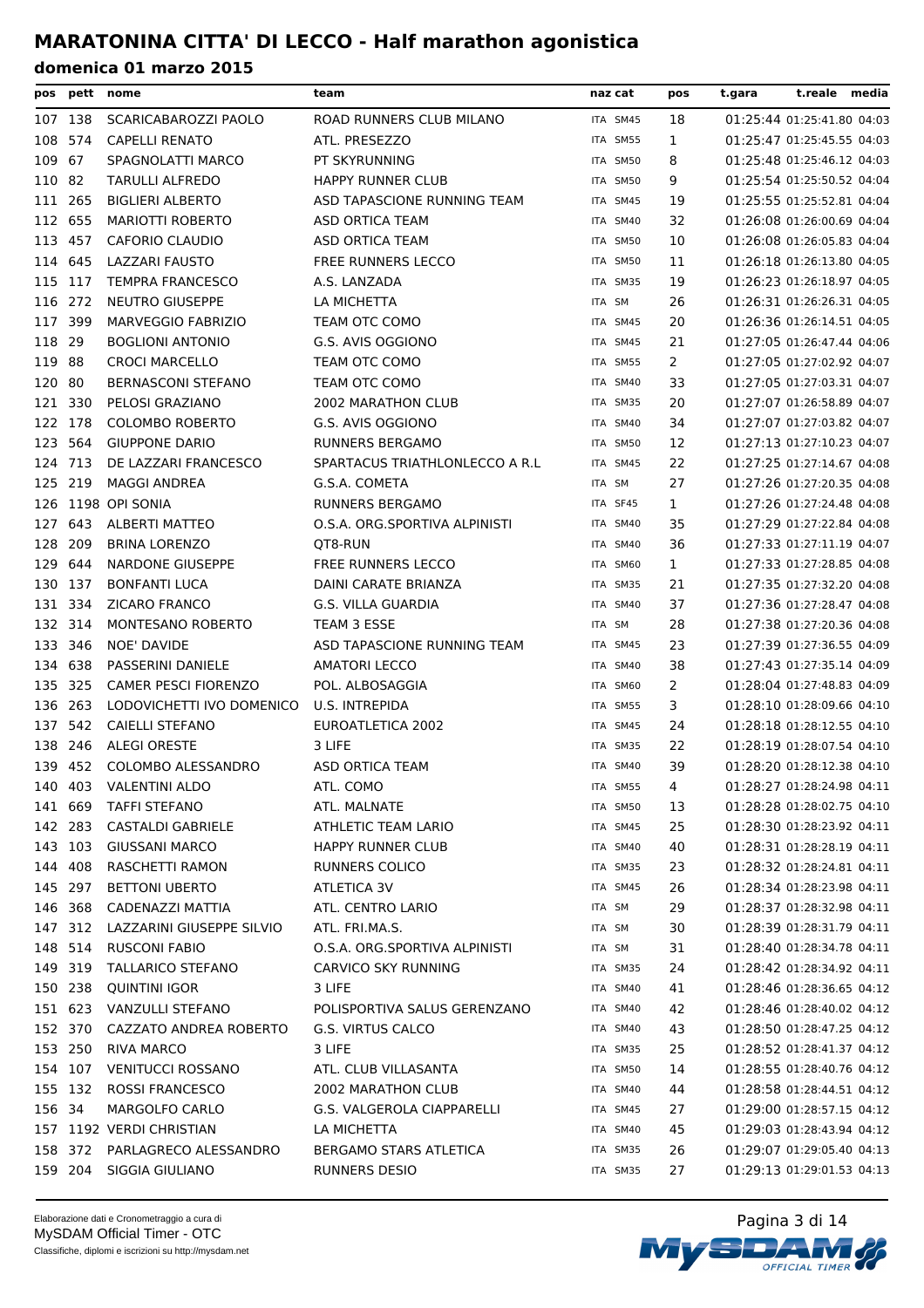| pos    |         | pett nome                   | team                              | naz cat  | pos | t.reale media<br>t.gara    |  |
|--------|---------|-----------------------------|-----------------------------------|----------|-----|----------------------------|--|
|        | 160 243 | <b>CARIBONI CRISTIANO</b>   | 3 LIFE                            | ITA SM45 | 28  | 01:29:14 01:29:12.19 04:13 |  |
|        | 161 584 | <b>TAGLIAFERRI DANIELE</b>  | POL. PAGNONA                      | ITA SM   | 32  | 01:29:15 01:29:12.57 04:13 |  |
| 162 48 |         | <b>GRAZIADEI FRANCESCO</b>  | EUROATLETICA 2002                 | ITA SM45 | 29  | 01:29:20 01:29:13.76 04:13 |  |
| 163    | 678     | <b>FOLLI GIANBATTISTA</b>   | EUROATLETICA 2002                 | ITA SM45 | 30  | 01:29:23 01:29:22.33 04:14 |  |
|        | 164 224 | POZZOLI ROBERTO             | G.S.A. COMETA                     | ITA SM40 | 46  | 01:29:24 01:29:18.82 04:14 |  |
| 165 33 |         | <b>TANDA GIANLUCA</b>       | ATL. TEAM BRIANZA LISSONE         | ITA SM35 | 28  | 01:29:31 01:29:26.26 04:14 |  |
|        | 166 299 | <b>MAURI ANDREA</b>         | A.S. CANTURINA POL. S.MARCO       | ITA SM   | 33  | 01:29:31 01:29:12.45 04:13 |  |
|        | 167 169 | <b>BITETTO ALESSANDRO</b>   | FIAMMA OLIMPIA PALO               | ITA SM   | 34  | 01:29:41 01:29:34.73 04:14 |  |
| 168 38 |         | <b>GALBUSERA ALESSANDRO</b> | O.S.A. ORG.SPORTIVA ALPINISTI     | ITA SM45 | 31  | 01:29:45 01:29:38.14 04:14 |  |
|        |         | 169 1184 MICCO ALDO         |                                   | ITA SM55 | 5.  | 01:29:48 01:29:45.41 04:15 |  |
|        | 170 393 | DORE LEONARDO VALERIO       | SPARTACUS TRIATHLONLECCO A R.L    | ITA SM35 | 29  | 01:29:59 01:29:58.21 04:15 |  |
| 171 36 |         | <b>MARIANI VALTER</b>       | P.B.M. BOVISIO MASCIAGO           | ITA SM60 | 3   | 01:30:10 01:30:07.75 04:16 |  |
|        | 172 611 | <b>BARTESAGHI MARIO</b>     | SPARTACUS TRIATHLONLECCO A R.L    | ITA SM35 | 30  | 01:30:14 01:30:01.13 04:16 |  |
|        | 173 182 | <b>GRIGOLI FABIO</b>        | ADMO PEPERONCINO RUNNING          | ITA SM50 | 15  | 01:30:27 01:30:24.11 04:17 |  |
|        |         | 174 1181 POMONI LUIGI       | PREMANA                           | ITA SM   | 35  | 01:30:30 01:30:15.94 04:16 |  |
|        | 175 485 | STEFFANONI GIORGIO          | G.P. TALAMONA                     | ITA SM50 | 16  | 01:30:36 01:30:22.42 04:17 |  |
|        | 176 168 | <b>GRIGNANI ROBERTO</b>     | MONZA MARATHON TEAM - A.S.D.      | ITA SM45 | 32  | 01:30:40 01:30:35.51 04:17 |  |
|        | 177 307 | PARINI ROBERTO              | ASD TAPASCIONE RUNNING TEAM       | ITA SM45 | 33  | 01:30:48 01:30:45.33 04:18 |  |
|        | 178 353 | <b>CICOGNA FABIO</b>        | 3 LIFE                            | ITA SM45 | 34  | 01:31:00 01:30:52.37 04:18 |  |
| 179    | 130     | MISELLI MASSIMO             | C.T.L. 3 ATLETICA                 | ITA SM45 | 35  | 01:31:04 01:31:00.43 04:18 |  |
|        | 180 287 | <b>BONACINA IVONELLO</b>    | ATL. PRESEZZO                     | ITA SM55 | 6   | 01:31:14 01:31:01.12 04:18 |  |
|        | 181 128 | <b>BONATTI ROBERTO</b>      | A.S.D. MARCIACARATESI             | ITA SM35 | 31  | 01:31:24 01:31:13.53 04:19 |  |
|        | 182 376 | GARGATAGLI MASSIMILIANO     | LA MICHETTA                       | ITA SM40 | 47  | 01:31:25 01:31:06.17 04:19 |  |
|        | 183 184 | <b>BIANCHI MATTEO</b>       | G.S. AVIS OGGIONO                 | ITA SM40 | 48  | 01:31:27 01:31:01.99 04:18 |  |
|        | 184 576 | <b>CORBERI FERDINANDO</b>   | <b>VERDE PISELLO GROUP MILANO</b> | ITA SM45 | 36  | 01:31:34 01:31:18.54 04:19 |  |
|        | 185 451 | <b>CONTEDINI MARCO</b>      | ASD ORTICA TEAM                   | ITA SM45 | 37  | 01:31:37 01:31:23.37 04:19 |  |
| 186    | 281     | VIGANO' CRISTIANO           | SPARTACUS TRIATHLONLECCO A R.L    | ITA SM40 | 49  | 01:31:39 01:31:23.59 04:19 |  |
|        | 187 717 | LOLLINI ALESSANDRO          | <b>EVOLUTION SPORT TEAM</b>       | ITA SM40 | 50  | 01:31:39 01:31:28.47 04:20 |  |
| 188    |         | 1185 TFAYLI HAYDAR          | OSA VALMADRERA                    | ITA SM45 | 38  | 01:31:41 01:31:19.93 04:19 |  |
| 189    | 186     | <b>CEDRO RICCARDO</b>       | PREMANA                           | ITA SM   | 36  | 01:31:42 01:31:34.10 04:20 |  |
| 190    | 201     | BRENZ VERCA MATTIA          | <b>2002 MARATHON CLUB</b>         | ITA SM   | 37  | 01:31:44 01:31:38.89 04:20 |  |
|        | 191 696 | REDAELLI CLAUDIA            | A.L.S. CREMELLA                   | ITA SF35 | 1   | 01:31:46 01:31:35.75 04:20 |  |
|        | 192 670 | <b>RADICI MASSIMO</b>       | G.S. C.S.I. MORBEGNO              | ITA SM45 | 39  | 01:31:47 01:31:28.79 04:20 |  |
|        |         | 193 129 SELVA SIMONE        | C.T.L. 3 ATLETICA                 | ITA SM40 | 51  | 01:31:50 01:31:45.11 04:20 |  |
|        | 194 632 | <b>BIFFI GRAZIANO</b>       | <b>AMATORI LECCO</b>              | ITA SM45 | 40  | 01:31:56 01:31:42.51 04:20 |  |
| 195 47 |         | SALVADOR DONATO             | G.S. AVIS - SEREGNO               | ITA SM45 | 41  | 01:31:56 01:31:52.17 04:21 |  |
|        | 196 349 | <b>BUSONERO EUGENIO</b>     | PODISTICA SANNICANDRO             | ITA SM60 | 4   | 01:31:57 01:31:53.30 04:21 |  |
|        | 197 255 | RIMOLDI MATTEO              | <b>RUNNER VARESE</b>              | ITA SM35 | 32  | 01:31:58 01:31:47.36 04:21 |  |
|        | 198 431 | MORASCHINI STEFANO          | ASD ORTICA TEAM                   | ITA SM35 | 33  | 01:32:06 01:32:01.99 04:21 |  |
|        | 199 687 | <b>CARUSO ANTONIO</b>       | <b>GS ROGENO ASD</b>              | ITA SM40 | 52  | 01:32:08 01:31:59.29 04:21 |  |
|        | 200 720 | <b>RIZZI FAUSTO</b>         | PREMANA                           | ITA SM40 | 53  | 01:32:15 01:32:01.46 04:21 |  |
|        | 201 453 | CIRILLO MASSIMILIANO        | ASD ORTICA TEAM                   | ITA SM40 | 54  | 01:32:23 01:32:13.39 04:22 |  |
|        | 202 673 | SPELGATTI MAURO             | RUNNERS BERGAMO                   | ITA SM45 | 42  | 01:32:34 01:32:02.86 04:21 |  |
|        | 203 284 | PARISI SERGIO               | POL. ALBOSAGGIA                   | ITA SM45 | 43  | 01:32:41 01:32:30.96 04:23 |  |
|        | 204 412 | <b>BOSELLI FRANCESCA</b>    | SPORTS CLUB MELEGNANO             | ITA SF   | 1   | 01:32:44 01:32:04.74 04:21 |  |
|        | 205 218 | <b>GALLI ANGELO</b>         | G.S.A. COMETA                     | ITA SM   | 38  | 01:32:44 01:32:28.50 04:22 |  |
| 206 65 |         | <b>FACOETTI ANGELO</b>      | ATL. PRESEZZO                     | ITA SM60 | 5.  | 01:32:47 01:32:42.95 04:23 |  |
|        | 207 207 | <b>MAIFREDI FRANCESCO</b>   | RUNNERS CAPRIOLESE                | ITA SM35 | 34  | 01:32:49 01:32:43.94 04:23 |  |
|        | 208 127 | <b>CORTI ANDREA</b>         | <b>EVOLUTION SPORT TEAM</b>       | ITA SM40 | 55  | 01:32:57 01:32:55.43 04:24 |  |
|        | 209 193 | CAVALIERI FRANCESCO         | U.S. MILANESE                     | ITA SM40 | 56  | 01:32:59 01:32:56.53 04:24 |  |
|        | 210 147 | CAITI DINO                  | SPARTACUS TRIATHLONLECCO A R.L    | ITA SM35 | 35  | 01:33:06 01:32:33.91 04:23 |  |
|        | 211 163 | SPATOLIATORE GIOVANNI       | A.S. CANTURINA POL. S.MARCO       | ITA SM55 | 7   | 01:33:08 01:32:58.55 04:24 |  |
|        | 212 624 | MONASTERO ALFREDO           | ATL. LAGO DEL SEGRINO             | ITA SM   | 39  | 01:33:08 01:32:49.81 04:24 |  |

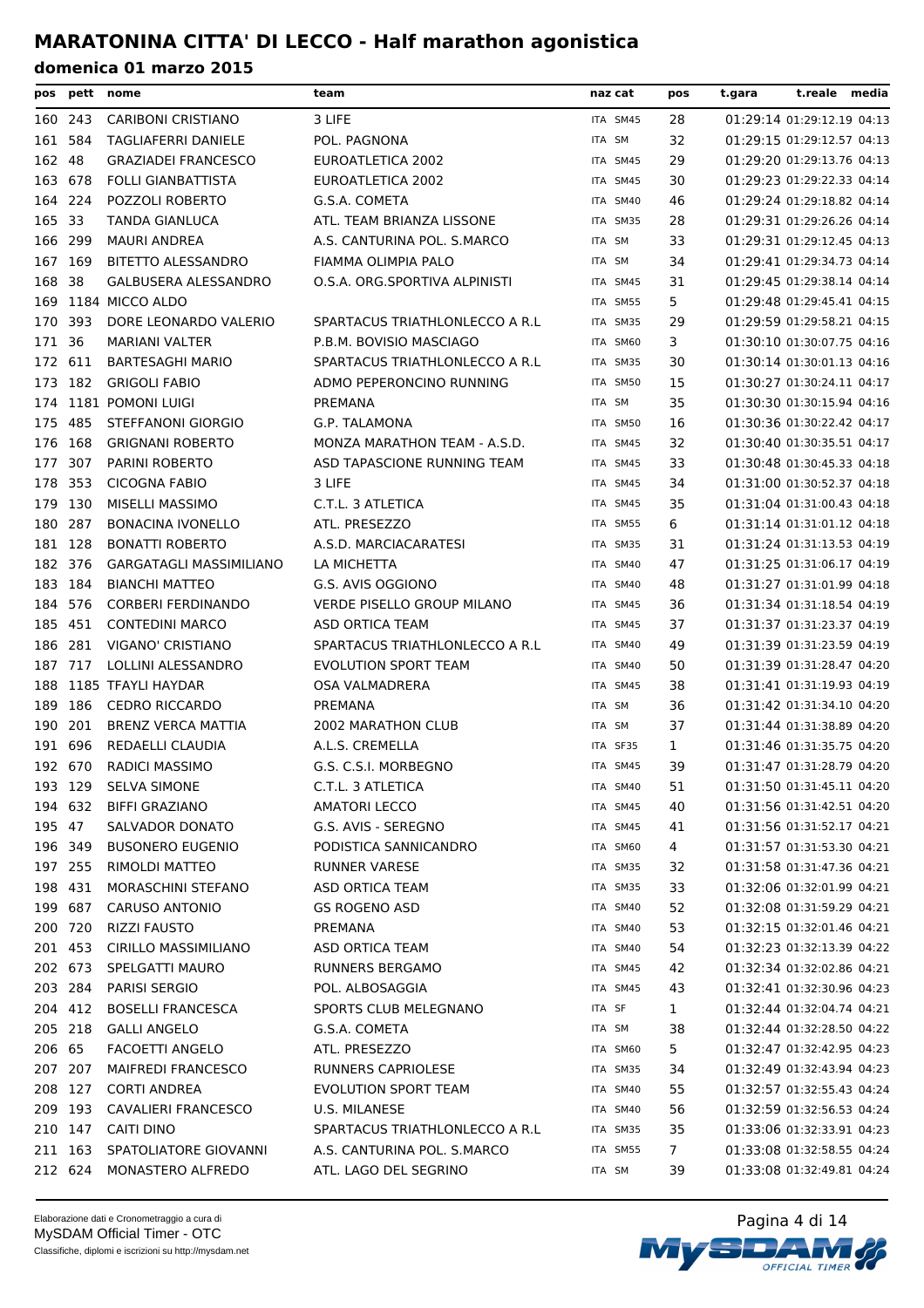| pos     |         | pett nome                     | team                              | naz cat  | pos            | t.gara | t.reale media              |  |
|---------|---------|-------------------------------|-----------------------------------|----------|----------------|--------|----------------------------|--|
| 213 529 |         | MATTERI DAMIANO               | ATLETICA ALTO LARIO               | ITA SM40 | 57             |        | 01:33:11 01:33:05.30 04:24 |  |
| 214 110 |         | <b>GUARNAROLI MAURO</b>       | <b>AMATORI LECCO</b>              | ITA SM45 | 44             |        | 01:33:13 01:33:09.68 04:24 |  |
| 215     | 656     | <b>UBOLDI MAURO</b>           | ATL. FRI.MA.S.                    | ITA SM45 | 45             |        | 01:33:16 01:33:05.89 04:24 |  |
| 216 340 |         | PEREGO FABIO                  | DE RAN CLAB                       | ITA SM35 | 36             |        | 01:33:18 01:33:02.36 04:24 |  |
| 217     | 409     | <b>BRAMBILLA PAOLO</b>        | <b>RUNNERS COLICO</b>             | ITA SM35 | 37             |        | 01:33:20 01:33:13.64 04:25 |  |
| 218     | 487     | <b>BELLOTTI ALFREDO</b>       | A.S.D. MARCIACARATESI             | ITA SM45 | 46             |        | 01:33:33 01:32:57.39 04:24 |  |
| 219     | 719     | <b>DENTI GIUSEPPE</b>         |                                   | ITA SM   | 40             |        | 01:33:47 01:33:28.86 04:25 |  |
| 220 428 |         | PILI MASSIMO                  | ASD ORTICA TEAM                   | ITA SM45 | 47             |        | 01:33:51 01:33:46.82 04:26 |  |
| 221 712 |         | <b>MALAFFO ELENA</b>          | A.S.D. TEAM KM SPORT              | ITA SF40 | 2              |        | 01:33:58 01:33:58.96 04:27 |  |
| 222 711 |         | ORLANDI PIERPAOLO             | G.A.A.C. 2007 VERONAMARATHON      | ITA SM50 | 17             |        | 01:33:59 01:33:50.18 04:26 |  |
| 223 345 |         | <b>ATERI CLAUDIO</b>          | ASD TAPASCIONE RUNNING TEAM       | ITA SM35 | 38             |        | 01:34:02 01:33:51.73 04:26 |  |
| 224 333 |         | <b>GILARDI SIMONE</b>         | RUNNERS DESIO                     | ITA SM40 | 58             |        | 01:34:05 01:33:43.61 04:26 |  |
| 225     | 613     | <b>CARDINALI MAURO</b>        | A.S.D. GRAVELLONA VCO             | ITA SM45 | 48             |        | 01:34:06 01:34:01.46 04:27 |  |
| 226     | 527     | <b>FORMENTI ROBERTO</b>       | G.S. AVIS OGGIONO                 | ITA SM45 | 49             |        | 01:34:12 01:34:11.24 04:27 |  |
| 227     | 546     | <b>MAPELLI DANIELE</b>        | SOCIETA ESCURSIONISTI CIVATES     | ITA SM45 | 50             |        | 01:34:14 01:34:13.23 04:27 |  |
| 228     | 490     | <b>GRILLO ANDREA</b>          |                                   | ITA SM35 | 39             |        | 01:34:18 01:33:58.62 04:27 |  |
| 229 22  |         | CORONA ALESSANDRO             | <b>HAPPY RUNNER CLUB</b>          | ITA SM40 | 59             |        | 01:34:20 01:34:11.53 04:27 |  |
| 230     | 605     | <b>RATTI ANTONIO</b>          | PREMANA                           | ITA SM55 | 8              |        | 01:34:22 01:34:10.28 04:27 |  |
| 231 66  |         | PUPPI ALESSANDRO              | G.A.P. SARONNO                    | ITA SM40 | 60             |        | 01:34:23 01:34:13.74 04:27 |  |
| 232 15  |         | <b>TOGNONI GIOVANNI</b>       | G.P. VALCHIAVENNA                 | ITA SM35 | 40             |        | 01:34:26 01:34:20.88 04:28 |  |
| 233 118 |         | FAGETTI JAMAKO                | G.P. VALCHIAVENNA                 | ITA SM35 | 41             |        | 01:34:26 01:34:20.91 04:28 |  |
| 234 59  |         | <b>GHISLANZONI DAVIDE</b>     | FALCHI-LECCO                      | ITA SM45 | 51             |        | 01:34:30 01:33:54.57 04:27 |  |
| 235 509 |         | STRANIERO ALESSANDRO          | SPARTACUS TRIATHLONLECCO A R.L    | ITA SM   | 41             |        | 01:34:31 01:33:54.84 04:27 |  |
| 236     | 671     | <b>RUFFONI UGO</b>            | G.S. VALGEROLA CIAPPARELLI        | ITA SM40 | 61             |        | 01:34:38 01:34:31.49 04:28 |  |
| 237     | 292     | SEVERGNINI STEFANO            | 3 LIFE                            | ITA SM   | 42             |        | 01:34:45 01:34:23.98 04:28 |  |
| 238     | 332     | ATTUATI ALESSANDRO            | DE RAN CLAB                       | ITA SM35 | 42             |        | 01:34:46 01:34:28.45 04:28 |  |
| 239 715 |         | <b>VERGANI VALERIA</b>        | <b>EVOLUTION SPORT TEAM</b>       | ITA SF40 | 3              |        | 01:34:47 01:34:42.65 04:29 |  |
| 240     | 716     | <b>MANDELLI CHRISTIAN</b>     | EVOLUTION SPORT TEAM              | ITA SM35 | 43             |        | 01:34:47 01:34:42.27 04:29 |  |
| 241 157 |         | <b>BARUFFI FABRIZIO</b>       | 2002 MARATHON CLUB                | ITA SM50 | 18             |        | 01:34:47 01:34:42.21 04:29 |  |
|         |         | 242 1194 CAPRA ANDREA         | ROAD RUNNERS CLUB MILANO          | ITA SM45 | 52             |        | 01:34:52 01:34:47.65 04:29 |  |
| 243 31  |         | <b>FIORONI LUCA</b>           | ATL. TRIANGOLO LARIANO            | ITA SM40 | 62             |        | 01:34:58 01:34:37.86 04:29 |  |
|         |         | 244 1200 FIORETTA SERGIO      | O.S.A. ORG.SPORTIVA ALPINISTI     | ITA SM   | 43             |        | 01:35:06 01:34:38.86 04:29 |  |
| 245 699 |         | <b>CAPOFERRI SIMONE</b>       | ATL. FRI.MA.S.                    | ITA SM35 | 44             |        | 01:35:09 01:34:51.46 04:29 |  |
| 246 249 |         | <b>GALLI FAUSTO</b>           | 3 LIFE                            | ITA SM35 | 45             |        | 01:35:13 01:35:01.82 04:30 |  |
|         | 247 327 | <b>QUEQUESANA MAMANI EDDY</b> | G.S. MONTESTELLA                  | BOL SM35 | 46             |        | 01:35:16 01:35:03.37 04:30 |  |
| 248 76  |         | <b>CORTINA MARIA</b>          | <b>HAPPY RUNNER CLUB</b>          | ITA SF45 | $\overline{2}$ |        | 01:35:17 01:35:11.11 04:30 |  |
|         | 249 171 | <b>SALA PAOLO</b>             | ASD 2SLOW                         | ITA SM45 | 53             |        | 01:35:19 01:34:58.55 04:30 |  |
|         | 250 331 | PELLECCHIA GIANLUCA           |                                   | ITA SM40 | 63             |        | 01:35:20 01:34:58.74 04:30 |  |
| 251 44  |         | <b>RICCI STEFANO</b>          | EUROATLETICA 2002                 | ITA SM45 | 54             |        | 01:35:24 01:35:17.00 04:30 |  |
|         |         | 252 1188 GIAVAZZI LUCA        | FO' DI PE                         | ITA SM50 | 19             |        | 01:35:24 01:35:17.46 04:31 |  |
|         | 253 709 | ARCARA ELISA                  | CANOTTIERI LECCO                  | ITA SF   | 2              |        | 01:35:25 01:35:20.59 04:31 |  |
|         |         | 254 1196 ROTA STEFANO         | <b>ROMANO RUNNING</b>             | ITA SM45 | 55             |        | 01:35:26 01:34:20.30 04:28 |  |
|         | 255 295 | MELE' ATTILO                  | <b>G.S. VALGEROLA CIAPPARELLI</b> | ITA SM60 | 6              |        | 01:35:27 01:35:08.70 04:30 |  |
| 256 528 |         | <b>MELESI MARCO</b>           | C.S. CORTENOVA                    | ITA PM   | 2              |        | 01:35:34 01:35:19.21 04:31 |  |
| 257 155 |         | <b>IACHETTA ANTONIO</b>       | <b>RUNCARD</b>                    | ITA SM   | 44             |        | 01:35:35 01:34:57.64 04:30 |  |
|         | 258 237 | SALA FABIO RINALDO            | 3 LIFE                            | ITA SM35 | 47             |        | 01:35:35 01:35:14.25 04:30 |  |
| 259 635 |         | DE SIMONE ENRICO              | <b>AMATORI LECCO</b>              | ITA SM40 | 64             |        | 01:35:47 01:35:33.48 04:31 |  |
| 260 550 |         | <b>BERNASCONI MIRIAM</b>      | A.S. CANTURINA POL. S.MARCO       | ITA SF35 | $\overline{2}$ |        | 01:35:53 01:35:47.84 04:32 |  |
|         | 261 392 | <b>TORRITO CARMELO</b>        | DE RAN CLAB                       | ITA SM35 | 48             |        | 01:36:08 01:35:52.12 04:32 |  |
| 262 60  |         | <b>VALSECCHI MARCO</b>        | <b>AMATORI LECCO</b>              | ITA SM35 | 49             |        | 01:36:23 01:36:12.33 04:33 |  |
| 263 560 |         | <b>TRETTO LIVIO</b>           | A. S. D. CASTIGLIONE OSSOLA       | ITA SM60 | 7              |        | 01:36:24 01:36:15.26 04:33 |  |
| 264 548 |         | <b>TURRA PIERFRANCESCO</b>    | ATLETICA LAMON ASD                | ITA SM45 | 56             |        | 01:36:32 01:36:09.03 04:33 |  |
|         | 265 229 | MICHELI ELENA                 | G.S.A. COMETA                     | ITA SF40 | 4              |        | 01:36:34 01:36:18.62 04:33 |  |
|         |         |                               |                                   |          |                |        |                            |  |

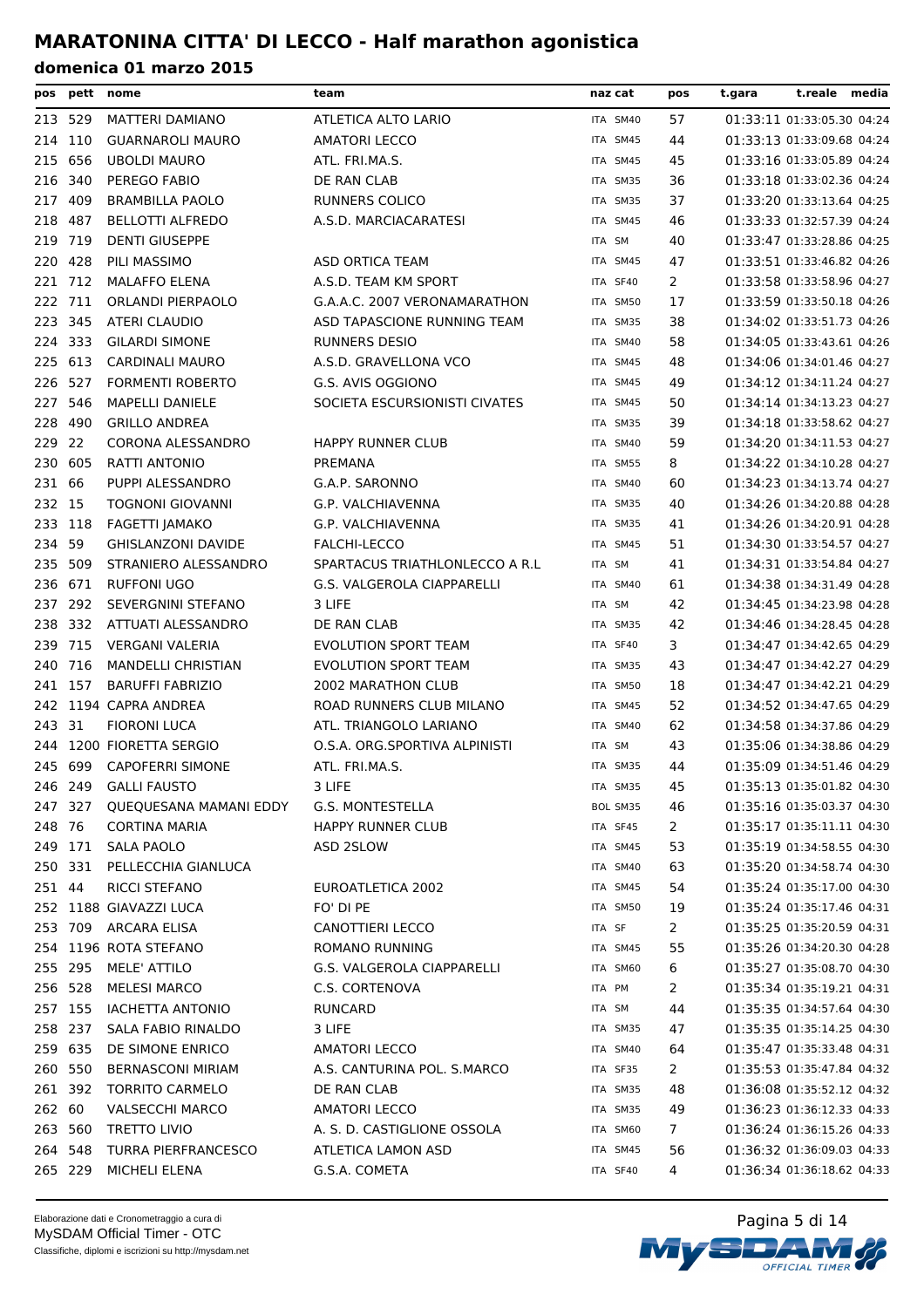| G.S.A. COMETA<br>5<br>266 630<br><b>RIZZI CRISTINA</b><br>ITA SF40<br>20<br>267<br>607<br>DI PASQUALI GIUSEPPE<br>ASD PODISTICA PERALTO GENOVA<br>ITA SM50<br>223<br>3<br>268<br>POZZOLI STEFANIA<br>G.S.A. COMETA<br>ITA SF<br>65<br>269<br>146<br>CANTU' LORENZO<br>TEAM OTC COMO<br>ITA SM40<br>578<br>66<br>270<br>VANNUCCHI JARNO<br>3 LIFE<br>ITA SM40<br>585<br>6<br>271<br>LIZZOLI ANGELA<br>POL. PAGNONA<br>ITA SF40<br>272 32<br>MAZZOLENI MASSIMO<br>SPARTACUS TRIATHLONLECCO A R.L<br>57<br>ITA SM45 | 01:36:34 01:36:19.17 04:33<br>01:36:35 01:36:29.96 04:34<br>01:36:35 01:36:18.50 04:33<br>01:36:35 01:36:21.92 04:34<br>01:36:37 01:36:29.87 04:34<br>01:36:39 01:36:24.34 04:34<br>01:36:41 01:36:29.29 04:34<br>01:36:41 01:36:33.63 04:34 |  |
|------------------------------------------------------------------------------------------------------------------------------------------------------------------------------------------------------------------------------------------------------------------------------------------------------------------------------------------------------------------------------------------------------------------------------------------------------------------------------------------------------------------|----------------------------------------------------------------------------------------------------------------------------------------------------------------------------------------------------------------------------------------------|--|
|                                                                                                                                                                                                                                                                                                                                                                                                                                                                                                                  |                                                                                                                                                                                                                                              |  |
|                                                                                                                                                                                                                                                                                                                                                                                                                                                                                                                  |                                                                                                                                                                                                                                              |  |
|                                                                                                                                                                                                                                                                                                                                                                                                                                                                                                                  |                                                                                                                                                                                                                                              |  |
|                                                                                                                                                                                                                                                                                                                                                                                                                                                                                                                  |                                                                                                                                                                                                                                              |  |
|                                                                                                                                                                                                                                                                                                                                                                                                                                                                                                                  |                                                                                                                                                                                                                                              |  |
|                                                                                                                                                                                                                                                                                                                                                                                                                                                                                                                  |                                                                                                                                                                                                                                              |  |
|                                                                                                                                                                                                                                                                                                                                                                                                                                                                                                                  |                                                                                                                                                                                                                                              |  |
| 273 348<br>PIASINI ENRICO<br>G.S. C.S.I. MORBEGNO<br>ITA SM40<br>67                                                                                                                                                                                                                                                                                                                                                                                                                                              |                                                                                                                                                                                                                                              |  |
| 274 185<br><b>MAZZONI MATTEO</b><br><b>G.S. VALGEROLA CIAPPARELLI</b><br>ITA SM35<br>50                                                                                                                                                                                                                                                                                                                                                                                                                          | 01:36:46 01:36:29.25 04:34                                                                                                                                                                                                                   |  |
| 275 677<br>PORCINO LUCIANO<br><b>RUNNERS BERGAMO</b><br>68<br>ITA SM40                                                                                                                                                                                                                                                                                                                                                                                                                                           | 01:36:46 01:36:24.79 04:34                                                                                                                                                                                                                   |  |
| 276 197<br>C.T.L. 3 ATLETICA<br><b>LEONI ROBERTO</b><br>69<br>ITA SM40                                                                                                                                                                                                                                                                                                                                                                                                                                           | 01:36:50 01:36:34.89 04:34                                                                                                                                                                                                                   |  |
| 388<br>277<br><b>BERGAMASCHI ALBERTO</b><br>G.P. CASALESE<br>58<br>ITA SM45                                                                                                                                                                                                                                                                                                                                                                                                                                      | 01:36:51 01:36:26.53 04:34                                                                                                                                                                                                                   |  |
| 278<br>318<br>ATL. LECCO-COLOMBO COSTRUZ.<br>70<br><b>FERRARIO ANGELO</b><br>ITA SM40                                                                                                                                                                                                                                                                                                                                                                                                                            | 01:36:52 01:36:49.58 04:35                                                                                                                                                                                                                   |  |
| 706<br>POL. BELLANO GALPERTI GROUP<br>59<br>279<br><b>CARGANICO OMAR</b><br>ITA SM45                                                                                                                                                                                                                                                                                                                                                                                                                             | 01:36:53 01:36:49.82 04:35                                                                                                                                                                                                                   |  |
| 615<br>280<br>DE NICOLA ROBERTO<br>MONZA MARATHON TEAM - A.S.D.<br>60<br>ITA SM45                                                                                                                                                                                                                                                                                                                                                                                                                                | 01:36:56 01:36:48.54 04:35                                                                                                                                                                                                                   |  |
| 691<br>281<br><b>ADAMOLI CRISTIAN</b><br>U.S. DERVIESE<br>71<br>ITA SM40                                                                                                                                                                                                                                                                                                                                                                                                                                         | 01:36:59 01:36:44.42 04:35                                                                                                                                                                                                                   |  |
| 282 55<br>61<br>MIGLIO STEFANO<br>TEAM OTC COMO<br>ITA SM45                                                                                                                                                                                                                                                                                                                                                                                                                                                      | 01:37:05 01:36:45.49 04:35                                                                                                                                                                                                                   |  |
| 72<br>283 341<br><b>VERGA DAVIDE</b><br>TEAM OTC COMO<br>ITA SM40                                                                                                                                                                                                                                                                                                                                                                                                                                                | 01:37:13 01:36:54.27 04:35                                                                                                                                                                                                                   |  |
| 284 95<br><b>BOSISIO DAVIDE</b><br>TEAM OTC COMO<br>51<br>ITA SM35                                                                                                                                                                                                                                                                                                                                                                                                                                               | 01:37:16 01:36:48.85 04:35                                                                                                                                                                                                                   |  |
| 9<br>285<br>144<br><b>ZECCA RUGGERO</b><br>MONZA MARATHON TEAM - A.S.D.<br>ITA SM55                                                                                                                                                                                                                                                                                                                                                                                                                              | 01:37:18 01:37:13.95 04:36                                                                                                                                                                                                                   |  |
| 286 288<br>ROTA DIEGO<br>ATL. PRESEZZO<br>ITA SM<br>45                                                                                                                                                                                                                                                                                                                                                                                                                                                           | 01:37:23 01:37:18.84 04:36                                                                                                                                                                                                                   |  |
| 287 16<br>TEAM OTC COMO<br>52<br><b>SCAVARELLI GIUSEPPE</b><br>ITA SM35                                                                                                                                                                                                                                                                                                                                                                                                                                          | 01:37:24 01:37:03.58 04:36                                                                                                                                                                                                                   |  |
| 652<br><b>ASD RUNSCEL</b><br>21<br>288<br><b>SANCINI ROBERTO</b><br>ITA SM50                                                                                                                                                                                                                                                                                                                                                                                                                                     | 01:37:38 01:37:15.13 04:36                                                                                                                                                                                                                   |  |
| 3 LIFE<br>73<br>289<br>266<br><b>GIUDICI STEFANO</b><br>ITA SM40                                                                                                                                                                                                                                                                                                                                                                                                                                                 | 01:37:38 01:37:06.58 04:36                                                                                                                                                                                                                   |  |
| 475<br>290<br><b>GREGORINI NICOLA</b><br>62<br>RUNNER VARESE<br>ITA SM45                                                                                                                                                                                                                                                                                                                                                                                                                                         | 01:37:45 01:37:22.75 04:36                                                                                                                                                                                                                   |  |
| 27<br>291<br><b>MOLTENI ROBERTO</b><br>G.S. AVIS OGGIONO<br>10<br>ITA SM55                                                                                                                                                                                                                                                                                                                                                                                                                                       | 01:37:53 01:37:39.21 04:37                                                                                                                                                                                                                   |  |
| <b>ASD ORTICA TEAM</b><br>22<br>292<br>415<br><b>VILLA FRANCO</b><br>ITA SM50                                                                                                                                                                                                                                                                                                                                                                                                                                    | 01:37:55 01:37:46.54 04:38                                                                                                                                                                                                                   |  |
| 627<br>23<br>293<br>CATTANEO MAURO<br>TEAM OTC COMO<br>ITA SM50                                                                                                                                                                                                                                                                                                                                                                                                                                                  | 01:37:58 01:37:45.10 04:38                                                                                                                                                                                                                   |  |
| 482<br>63<br>294<br>LOCATI MARCELLO<br>ATL. PARATICO<br>ITA SM45                                                                                                                                                                                                                                                                                                                                                                                                                                                 | 01:38:00 01:37:50.92 04:38                                                                                                                                                                                                                   |  |
| 295 277<br><b>NATALE LUIGI</b><br><b>GS ROGENO</b><br>24<br>ITA SM50                                                                                                                                                                                                                                                                                                                                                                                                                                             | 01:38:04 01:37:49.84 04:38                                                                                                                                                                                                                   |  |
| 296 316<br>PRIMERANO MATTEO<br>TEAM OTC COMO<br>46<br>ITA SM                                                                                                                                                                                                                                                                                                                                                                                                                                                     | 01:38:05 01:37:42.32 04:37                                                                                                                                                                                                                   |  |
| 297 361<br><b>GRIECI GIOVANNI</b><br>A.S.D.ARIES COMO ATHLETIC TEAM<br>53<br>ITA SM35                                                                                                                                                                                                                                                                                                                                                                                                                            | 01:38:06 01:37:59.81 04:38                                                                                                                                                                                                                   |  |
| 298 148<br><b>MASETTO GIORGIO</b><br>A.S.D. PODISMO DI SERA<br>ITA SM40<br>74                                                                                                                                                                                                                                                                                                                                                                                                                                    | 01:38:07 01:37:57.38 04:38                                                                                                                                                                                                                   |  |
| 299 517<br><b>MARTINONI UGO</b><br>ATLETICA ALTO LARIO<br>54<br>ITA SM35                                                                                                                                                                                                                                                                                                                                                                                                                                         | 01:38:09 01:38:00.89 04:38                                                                                                                                                                                                                   |  |
| 300 437<br>KUZNETOVA OLGA<br>ASD ORTICA TEAM<br>3<br>ITA SF45                                                                                                                                                                                                                                                                                                                                                                                                                                                    | 01:38:11 01:37:59.45 04:38                                                                                                                                                                                                                   |  |
| 301 30<br><b>MORO CARLO</b><br><b>FREE RUNNERS LECCO</b><br>55<br>ITA SM35                                                                                                                                                                                                                                                                                                                                                                                                                                       | 01:38:11 01:37:59.22 04:38                                                                                                                                                                                                                   |  |
| 302 518<br>$\mathbf{1}$<br><b>BOSISIO FLAVIA</b><br>ATLETICA ALTO LARIO<br>ITA SF55                                                                                                                                                                                                                                                                                                                                                                                                                              | 01:38:16 01:38:09.18 04:39                                                                                                                                                                                                                   |  |
| 303 46<br>U.P. MISSAGLIA<br>75<br>TEBALDI MASSIMO<br>ITA SM40                                                                                                                                                                                                                                                                                                                                                                                                                                                    | 01:38:18 01:38:01.14 04:38                                                                                                                                                                                                                   |  |
| 304 343<br>TORCHIA MANLIO GENNARO<br><b>RUNNING SARONNO</b><br>76<br>ITA SM40                                                                                                                                                                                                                                                                                                                                                                                                                                    | 01:38:21 01:38:03.31 04:38                                                                                                                                                                                                                   |  |
| 305 433<br>MOHAMOUD FAHIM MOUSTAFA<br>ASD ORTICA TEAM<br>47<br>ITA SM                                                                                                                                                                                                                                                                                                                                                                                                                                            | 01:38:21 01:38:10.23 04:39                                                                                                                                                                                                                   |  |
| 306 573<br>G.S. AVIS OGGIONO<br>REDAELLI ENRICO<br>ITA SM45<br>64                                                                                                                                                                                                                                                                                                                                                                                                                                                | 01:38:34 01:38:13.98 04:39                                                                                                                                                                                                                   |  |
| 307 98<br><b>BRAGHIERI LORENZO</b><br>G.S. DILETTANTISTICO ITALPOSE<br>ITA SM35<br>56                                                                                                                                                                                                                                                                                                                                                                                                                            | 01:38:39 01:38:18.47 04:39                                                                                                                                                                                                                   |  |
| 308 71<br>48<br>FUMAGALLI FABRIZIO<br>G.S. AVIS OGGIONO<br>ITA SM                                                                                                                                                                                                                                                                                                                                                                                                                                                | 01:38:42 01:38:14.94 04:39                                                                                                                                                                                                                   |  |
| 309 406<br><b>VALENTI SERGIO</b><br><b>RUNNERS COLICO</b><br>ITA SM55<br>11                                                                                                                                                                                                                                                                                                                                                                                                                                      | 01:38:46 01:38:45.27 04:40                                                                                                                                                                                                                   |  |
| 310 610<br><b>ARSUFFI MARTINO</b><br>ATL. E PODISTICA POL.BOTTANUCO<br>25<br>ITA SM50                                                                                                                                                                                                                                                                                                                                                                                                                            | 01:38:48 01:38:25.86 04:39                                                                                                                                                                                                                   |  |
| 311 268<br><b>VETTORELLO DAVIDE</b><br>G.S. AVIS OGGIONO<br>ITA SM40<br>77                                                                                                                                                                                                                                                                                                                                                                                                                                       | 01:38:48 01:38:23.47 04:39                                                                                                                                                                                                                   |  |
| 312 131<br>A.S. MERATE LA TERMOTECNICA<br>26<br>AMAROLI ALESSANDRO<br>ITA SM50                                                                                                                                                                                                                                                                                                                                                                                                                                   | 01:38:50 01:38:42.27 04:40                                                                                                                                                                                                                   |  |
| 313 83<br><b>FERRIGATO MASSIMO</b><br>MONZA MARATHON TEAM - A.S.D.<br>78<br>ITA SM40                                                                                                                                                                                                                                                                                                                                                                                                                             | 01:38:52 01:38:44.43 04:40                                                                                                                                                                                                                   |  |
| 314 235<br>SIRONI STEFANO<br>79<br>3 LIFE<br>ITA SM40                                                                                                                                                                                                                                                                                                                                                                                                                                                            | 01:38:53 01:38:43.71 04:40                                                                                                                                                                                                                   |  |
| 315 154<br>PESCAROLO GIONATA<br>49<br>RUNCARD<br>ITA SM                                                                                                                                                                                                                                                                                                                                                                                                                                                          | 01:38:54 01:38:16.11 04:39                                                                                                                                                                                                                   |  |
| 316 633<br><b>BOLIS GIOSUE'</b><br><b>AMATORI LECCO</b><br>ITA SM60<br>8                                                                                                                                                                                                                                                                                                                                                                                                                                         | 01:39:01 01:39:00.36 04:41                                                                                                                                                                                                                   |  |
| 317 173<br>RIVA MASSIMO<br>ATL. MALNATE<br>ITA SM50<br>27                                                                                                                                                                                                                                                                                                                                                                                                                                                        | 01:39:10 01:38:45.14 04:40                                                                                                                                                                                                                   |  |
| 318 326<br>PAVAN ANTONELLO<br>ATL. CESANO MADERNO<br>28<br>ITA SM50                                                                                                                                                                                                                                                                                                                                                                                                                                              | 01:39:14 01:39:10.63 04:42                                                                                                                                                                                                                   |  |

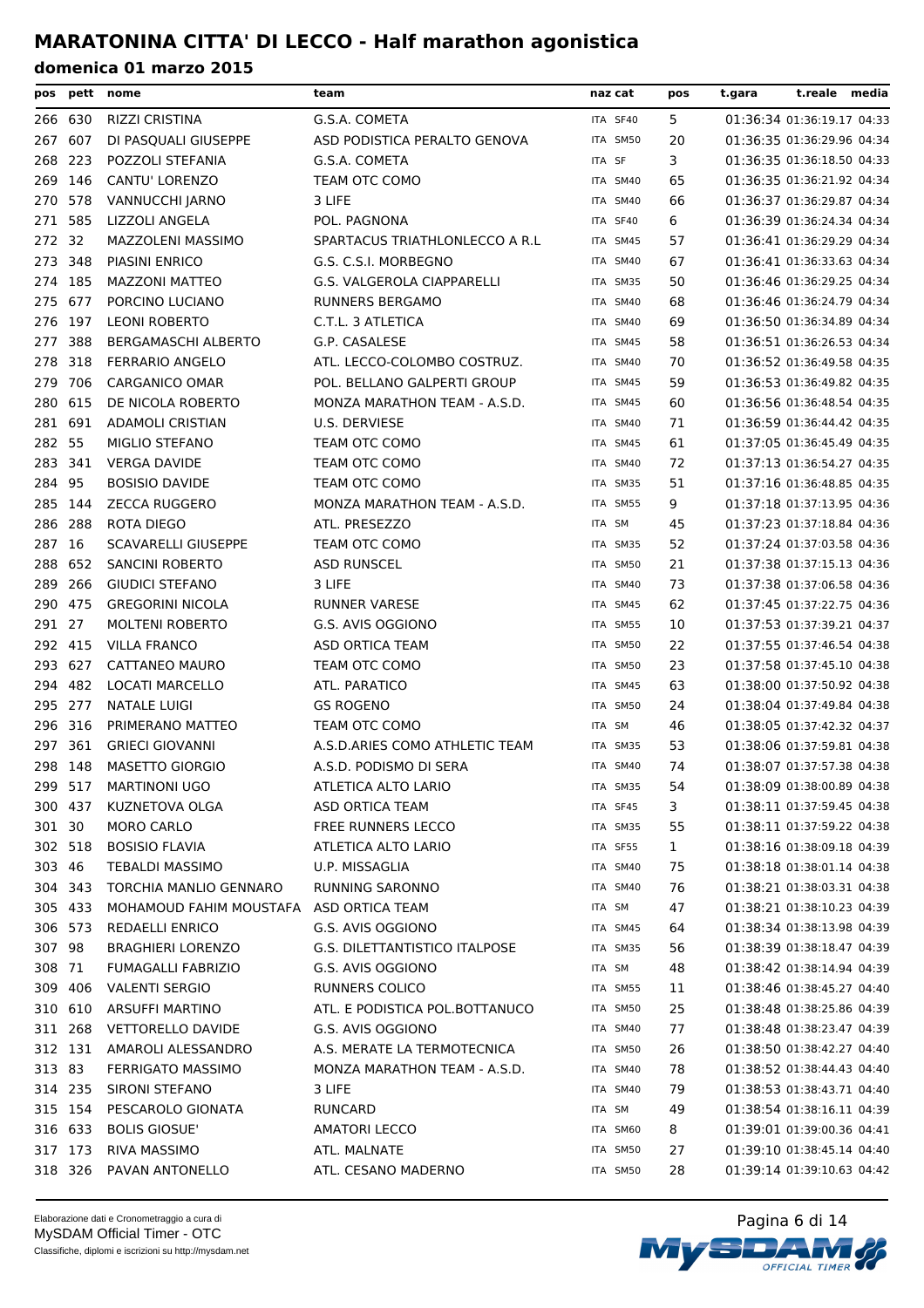| pos     |         | pett nome                     | team                            | naz cat  | pos                                           | t.gara | t.reale media              |  |
|---------|---------|-------------------------------|---------------------------------|----------|-----------------------------------------------|--------|----------------------------|--|
|         | 319 421 | RUSCIGNO GIUSEPPE             | ASD ORTICA TEAM                 | ITA SM35 | 57                                            |        | 01:39:15 01:38:57.69 04:41 |  |
| 320     | 495     | <b>FUMAGALLI GIANLUCA</b>     | O.S.A. ORG.SPORTIVA ALPINISTI   | ITA SM35 | 58                                            |        | 01:39:17 01:38:55.69 04:41 |  |
| 321     | 651     | DE BATTISTA ALBERTO           | <b>EVOLUTION SPORT TEAM</b>     | ITA SM50 | 29                                            |        | 01:39:24 01:39:05.23 04:41 |  |
| 322     | 604     | VINCI GIACOMO FRANCESCO       | <b>2002 MARATHON CLUB</b>       | ITA SM50 | 30                                            |        | 01:39:28 01:39:16.21 04:42 |  |
|         | 323 590 | RONZONI STEFANO               | A.S.D. MARCIACARATESI           | ITA SM40 | 80                                            |        | 01:39:28 01:39:21.73 04:42 |  |
| 324 211 |         | <b>COLZANI SIMONE</b>         | I BOCIA VERANO BRIANZA          | ITA SM35 | 59                                            |        | 01:39:30 01:39:10.13 04:42 |  |
| 325 202 |         | <b>MAGNI DAMIANO</b>          | <b>GAZZETTA RUNNERS CLUB</b>    | ITA SM40 | 81                                            |        | 01:39:31 01:39:12.95 04:42 |  |
| 326 113 |         | <b>MANDELLI MARCO</b>         | ATL. CLUB VILLASANTA            | ITA SM40 | 82                                            |        | 01:39:32 01:39:16.78 04:42 |  |
| 327 648 |         | <b>FACHERIS GIAN CARLO</b>    | ATL. PRESEZZO                   | ITA SM50 | 31                                            |        | 01:39:33 01:39:13.29 04:42 |  |
|         | 328 176 | <b>GLORIOTTI MAURIZIO</b>     | ADMO PEPERONCINO RUNNING        | ITA SM45 | 65                                            |        | 01:39:40 01:39:36.97 04:43 |  |
| 329     | 96      | SPINAZZE LUCA                 | POLISPORTIVA COLVERDE           | ITA SM35 | 60                                            |        | 01:39:41 01:39:32.72 04:43 |  |
| 330     | 493     | PIVA GIAMPAOLO                | G.P. VALCHIAVENNA               | ITA SM50 | 32                                            |        | 01:39:44 01:39:23.34 04:42 |  |
|         | 331 101 | <b>GOXHA ESMIRALDA</b>        | TEAM OTC COMO                   | ITA SF   | 4                                             |        | 01:39:45 01:39:36.31 04:43 |  |
| 332 112 |         | <b>MANDELLI CHRISTIAN</b>     | ATL. CLUB VILLASANTA            | ITA SM45 | 66                                            |        | 01:39:47 01:39:32.20 04:43 |  |
| 333     | 537     | <b>BRASCHI MATTEO</b>         | VERDE PISELLO GROUP MILANO      | ITA SM   | 50                                            |        | 01:39:50 01:39:34.52 04:43 |  |
| 334 619 |         | <b>CARDOSO LOPES DONZILIA</b> | ATL. ERBA                       | ITA SF50 | 1                                             |        | 01:40:08 01:39:57.16 04:44 |  |
| 335 160 |         | <b>CEREDA EMANUELE</b>        | MONZA MARATHON TEAM - A.S.D.    | ITA SM40 | 83                                            |        | 01:40:10 01:39:43.40 04:43 |  |
| 336     | 321     | <b>MAGRI MAURIZIO</b>         | TEAM OTC COMO                   | ITA SM50 | 33                                            |        | 01:40:13 01:40:00.20 04:44 |  |
| 337 94  |         | <b>TREZZI DANIELE</b>         | TEAM OTC COMO                   | ITA SM40 | 84                                            |        | 01:40:15 01:39:56.57 04:44 |  |
| 338 291 |         | PAGANONI MAURO                | ATL. PRESEZZO                   | ITA SM40 | 85                                            |        | 01:40:41 01:40:14.95 04:45 |  |
| 339 575 |         | FUMAGALLI MASSIMILIANO        | S.E.V. VALMADRERA               | ITA SM35 | 61                                            |        | 01:40:43 01:40:17.11 04:45 |  |
|         | 340 520 | <b>CAPELLI STEFANO</b>        | TEAM OTC COMO                   | ITA SM35 | 62                                            |        | 01:40:46 01:40:28.28 04:45 |  |
|         | 341 338 | <b>COLOMBO MARCO</b>          | POL. LIB. CERNUSCHESE           | ITA SM45 | 67                                            |        | 01:40:48 01:40:16.98 04:45 |  |
| 342     | 302     | PELLEGATTA DAMIANO            | ASD TAPASCIONE RUNNING TEAM     | ITA SM55 | 12                                            |        | 01:40:49 01:40:36.74 04:46 |  |
| 343     | 582     | <b>GORETTI STEFAN</b>         | POL. PAGNONA                    | ITA PM   | 3                                             |        | 01:40:57 01:40:53.80 04:46 |  |
| 344 14  |         | PISCOPIELLO FABIO             | <b>RUNNER VARESE</b>            | ITA SM40 | 86                                            |        | 01:40:58 01:40:45.37 04:46 |  |
| 345     |         | 1195 GILARDONI ALESSANDRO     |                                 | ITA SM55 | 13                                            |        | 01:41:00 01:40:48.85 04:46 |  |
|         | 346 139 | <b>SCAGNELLI MARCO</b>        | DAINI CARATE BRIANZA            | ITA SM50 | 34                                            |        | 01:41:03 01:40:46.91 04:46 |  |
| 347 317 |         | <b>MANENTE ANERITO</b>        | G.S. AVIS OGGIONO               | ITA SM55 | 14                                            |        | 01:41:06 01:41:02.83 04:47 |  |
| 348     | 455     | <b>CASALI SIMONA</b>          | ASD ORTICA TEAM                 | ITA SF45 | 4                                             |        | 01:41:08 01:40:57.91 04:47 |  |
| 349     | 236     | <b>SCANDOLA LUISA</b>         | 3 LIFE                          | ITA SF35 | 3                                             |        | 01:41:10 01:41:01.42 04:47 |  |
| 350     | 688     | <b>CANALI ROBERT</b>          | <b>GS ROGENO ASD</b>            | ITA SM40 | 87                                            |        | 01:41:18 01:41:04.27 04:47 |  |
| 351 441 |         | <b>GALLOTTI GIANFRANCO</b>    | ASD ORTICA TEAM                 | ITA SM55 | 15                                            |        | 01:41:19 01:41:09.28 04:47 |  |
|         | 352 196 | <b>MOTTA ENRICO</b>           | C.T.L. 3 ATLETICA               | ITA SM45 | 68                                            |        | 01:41:21 01:41:05.77 04:47 |  |
|         | 353 285 | <b>CORTI PAOLO</b>            | O.S.A. ORG.SPORTIVA ALPINISTI   | ITA SM35 | 63                                            |        | 01:41:25 01:40:59.82 04:47 |  |
| 354 68  |         | <b>FRATE NICOLA</b>           | G.S. C.S.I. MORBEGNO            | ITA SM35 | 64                                            |        | 01:41:27 01:40:59.64 04:47 |  |
|         | 355 488 | <b>ISELLA JENNIFER</b>        | MONZA MARATHON TEAM - A.S.D.    | ITA SF   | 5                                             |        | 01:41:28 01:41:08.54 04:47 |  |
| 356 461 |         | BONA DAVIDE                   | ASD ORTICA TEAM                 | ITA SM35 | 65                                            |        | 01:41:36 01:41:25.43 04:48 |  |
| 357 566 |         | <b>AGOSTONI ANGELO</b>        | <b>RUNNERS BERGAMO</b>          | ITA SM50 | 35                                            |        | 01:41:44 01:41:21.48 04:48 |  |
| 358 545 |         | <b>VARISCO LUCA</b>           | ATL. AMBROSIANA                 | ITA SM40 | 88                                            |        | 01:41:46 01:41:25.31 04:48 |  |
| 359 342 |         | <b>MARIANI MARCO</b>          | EUROATLETICA 2002               | ITA SM45 | 69                                            |        | 01:41:48 01:41:09.32 04:47 |  |
|         | 360 628 | CAPPELLETTI CLAUDIO           | A.S. CANTURINA POL. S.MARCO     | ITA SM35 | 66                                            |        | 01:41:50 01:41:17.75 04:48 |  |
|         | 361 598 | <b>FEDELI EMILIANO</b>        | POL. CARUGATE                   | ITA SM45 | 70                                            |        | 01:41:56 01:41:35.75 04:48 |  |
|         | 362 264 | SALA LORENZO                  | SPARTACUS TRIATHLONLECCO A R.L. | ITA SM35 | 67                                            |        | 01:41:58 01:41:58.57 04:49 |  |
|         | 363 684 | REDAELLI GIANCARLO            | A.S.D. MARCIACARATESI           | ITA SM45 | 71                                            |        | 01:41:59 01:41:31.55 04:48 |  |
|         | 364 609 | <b>MUSCI MICHELE</b>          | ATL. E PODISTICA POL.BOTTANUCO  | ITA SM40 | 89                                            |        | 01:42:03 01:41:40.34 04:49 |  |
|         | 365 231 | <b>FORNI RICCARDO</b>         | G.S.A. COMETA                   | ITA SM40 | 90                                            |        | 01:42:04 01:41:47.38 04:49 |  |
|         | 366 468 | <b>MARCATO ANDREA</b>         | ASD ORTICA TEAM                 | ITA SM35 | 68                                            |        | 01:42:05 01:41:23.39 04:48 |  |
|         | 367 104 | ANSELMI CRISTIANO             | AZZURRA GARBAGNATE M.SE         | ITA SM45 | 72                                            |        | 01:42:06 01:41:51.92 04:49 |  |
|         | 368 522 | <b>MAZZA TOMMASO</b>          | SNC BELLAGIOSKYTEAM             | ITA      | $\mathord{\hspace{1pt}\text{--}\hspace{1pt}}$ |        | 01:42:07 01:41:44.21 04:49 |  |
|         | 369 256 | CARNEMOLLA GIOVANNI           | <b>RUNNER VARESE</b>            | ITA SM60 | 9                                             |        | 01:42:08 01:41:45.17 04:49 |  |
| 370 23  |         | <b>RUSCONI RICCARDO</b>       | G.S. AVIS OGGIONO               | ITA SM50 | 36                                            |        | 01:42:12 01:42:06.84 04:50 |  |
|         | 371 596 | <b>CASIRAGHI WALTER</b>       | G.S. SAN DAMIANESE              | ITA SM60 | 10                                            |        | 01:42:15 01:41:45.25 04:49 |  |

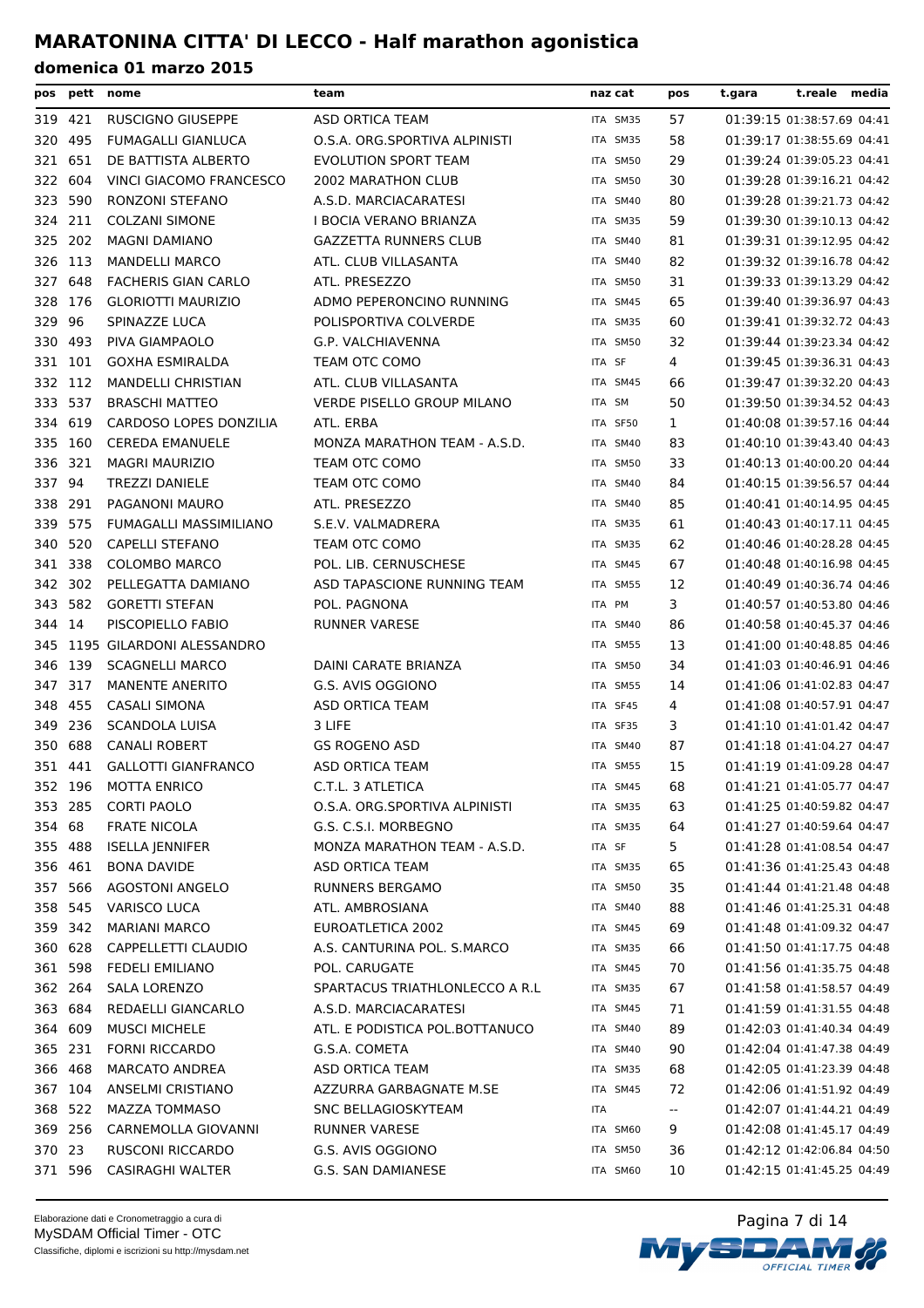| pos     |         | pett nome                                 | team                            | naz cat    | pos            | t.reale media<br>t.gara    |
|---------|---------|-------------------------------------------|---------------------------------|------------|----------------|----------------------------|
| 372 398 |         | <b>MANZONI ANDREA</b>                     | G.S. AVIS OGGIONO               | ITA SM     | 51             | 01:42:19 01:41:54.79 04:49 |
| 373     | 494     | <b>BRAMBILLA MICHELE</b>                  | POL. LIB. CERNUSCHESE           | ITA SM50   | 37             | 01:42:19 01:41:48.56 04:49 |
| 374     | 444     | FONTANA DONATELLI ROBERTO ASD ORTICA TEAM |                                 | ITA SM50   | 38             | 01:42:26 01:41:58.39 04:50 |
| 375     | 614     | <b>PANZERI DIEGO</b>                      | <b>RUNCARD</b>                  | ITA SM35   | 69             | 01:42:31 01:42:17.37 04:50 |
| 376     | 466     | <b>TRAVERSI FRANCESCO</b>                 | <b>ASD ORTICA TEAM</b>          | ITA SM55   | 16             | 01:42:34 01:41:56.53 04:49 |
| 377     |         | 1182 TODESCHINI SIMONE                    |                                 | ITA SM     | 52             | 01:42:38 01:42:22.65 04:51 |
| 378     | 381     | <b>FRANCHINA ANTHONY</b>                  | G.S. AVIS OGGIONO               | ITA SM50   | 39             | 01:42:39 01:42:33.94 04:51 |
| 379 24  |         | <b>CORBETTA LUCA</b>                      | G.S. AVIS OGGIONO               | ITA SM45   | 73             | 01:42:39 01:42:20.79 04:51 |
| 380 81  |         | <b>BARBIERO STEFANO</b>                   | <b>MARATHON CLUB SEVESO</b>     | ITA SM     | 53             | 01:42:40 01:42:30.56 04:51 |
| 381 436 |         | <b>MAGGIA ROBERTO</b>                     | ASD ORTICA TEAM                 | ITA SM50   | 40             | 01:42:49 01:42:35.71 04:51 |
| 382 470 |         | <b>GALLI LAURA</b>                        | ASD ORTICA TEAM                 | ITA SF     | 6              | 01:42:49 01:42:39.33 04:51 |
| 383 384 |         | CIPOLLA LUCA                              | G.P. CASALESE                   | ITA SM35   | 70             | 01:42:52 01:42:27.45 04:51 |
| 384     | 489     | <b>BONACINA CARLO</b>                     | MONZA MARATHON TEAM - A.S.D.    | ITA SM45   | 74             | 01:42:54 01:42:32.82 04:51 |
| 385     | 616     | <b>MONZA ROBERTO</b>                      | <b>ATLETICA CINISELLO</b>       | ITA SM45   | 75             | 01:43:08 01:42:44.73 04:52 |
| 386     | 563     | <b>OPRANDI ANTONIO</b>                    | <b>RUNNERS BERGAMO</b>          | ITA SM45   | 76             | 01:43:11 01:43:02.50 04:53 |
| 387 244 |         | <b>BRINI FABRIZIO</b>                     | 3 LIFE                          | ITA SM45   | 77             | 01:43:14 01:42:45.50 04:52 |
| 388     | - 298   | <b>TENTI PAOLO</b>                        | ATL. LAMBRO MILANO              | ITA SM40   | 91             | 01:43:15 01:42:43.93 04:52 |
| 389     | 459     | <b>BRIOSCHI SILVIA</b>                    | <b>ASD ORTICA TEAM</b>          | ITA SF35   | 4              | 01:43:16 01:42:48.34 04:52 |
| 390     | 158     | <b>BILANCIA GIUSEPPE</b>                  | UNIONE SPORTIVA ALBATESE ASD    | ITA SM45   | 78             | 01:43:16 01:42:52.10 04:52 |
| 391     | 639     | <b>ALDERICI GIANMARCO</b>                 | ASD ORTICA TEAM                 | ITA SM40   | 92             | 01:43:18 01:43:01.91 04:53 |
| 392 205 |         | <b>MERLO PAOLO LUIGI</b>                  | <b>RUNCARD</b>                  | ITA SM50   | 41             | 01:43:22 01:43:05.59 04:53 |
| 393 551 |         | <b>BIANCHI EMANUELE</b>                   | GSO DON BOSCO ARESE             | ITA SM45   | 79             | 01:43:24 01:43:04.77 04:53 |
| 394 350 |         | <b>BELLU' ROBERTO</b>                     | TEAM OTC COMO                   | ITA SM55   | 17             | 01:43:27 01:43:15.35 04:53 |
| 395     | 480     | BERIZZI GIOVANNI BATTISTA                 | U.S. ROMA 83                    | ITA SM45   | 80             | 01:43:29 01:43:17.31 04:53 |
| 396 105 |         | <b>FARINA CLAUDIO</b>                     | ATL. PRESEZZO                   | ITA SM55   | 18             | 01:43:33 01:43:19.62 04:53 |
| 397     | 541     | <b>ASTI SILVIA</b>                        | SPORTS CLUB MELEGNANO           | ITA SF45   | 5              | 01:43:38 01:42:57.45 04:52 |
| 398     | 222     | CASTELNUOVO TERESA                        | G.S.A. COMETA                   | ITA SF     | $\overline{7}$ | 01:43:39 01:43:23.17 04:54 |
| 399     | 166     | BERTOLTI ALESSANDRO                       | ATL. TEAM BRIANZA LISSONE       | ITA SM45   | 81             | 01:43:47 01:43:14.57 04:53 |
| 400 336 |         | LOI ROBERTA                               | <b>BERGAMO STARS ATLETICA</b>   | ITA SF     | 8              | 01:43:50 01:43:08.50 04:53 |
| 401 335 |         | PANZERI DAVIDE                            | BERGAMO STARS ATLETICA          | ITA SM     | 54             | 01:43:50 01:43:08.83 04:53 |
| 402 601 |         | <b>MARINO GIANLUCA</b>                    | ATL. TEAM BRIANZA LISSONE       | ITA SM40   | 93             | 01:43:55 01:43:44.52 04:55 |
| 403 602 |         | MOTTA ANDREA                              | ATL. TEAM BRIANZA LISSONE       | ITA SM50   | 42             | 01:43:55 01:43:44.51 04:55 |
|         | 404 377 | DE MUZIO ANTONIO                          | A.S.D. MARCIACARATESI           | ITA SM40   | 94             | 01:43:55 01:43:50.99 04:55 |
| 405     | 149     | PETROCCHI ALESSIO                         | SPORT ON THE EDGE               | ITA SM35   | 71             | 01:43:56 01:43:52.50 04:55 |
| 406 703 |         | CASTELNUOVO DANIELE                       |                                 | ITA SM40   | 95             | 01:43:59 01:43:49.25 04:55 |
|         | 407 430 | PARENTI SUSANNA GIULIA                    | ASD ORTICA TEAM                 | ITA SF     | 9              | 01:44:01 01:43:33.52 04:54 |
|         | 408 423 | ROSSONI FABIO                             | ASD ORTICA TEAM                 | ITA SM45   | 82             | 01:44:16 01:43:49.53 04:55 |
| 409 123 |         | <b>FINATTI GIUSEPPE</b>                   | EUROATLETICA 2002               | ITA SM40   | 96             | 01:44:29 01:44:09.23 04:56 |
| 410 682 |         | <b>NAVA SERGIO</b>                        | G.S. AVIS OGGIONO               | ITA SM60   | 11             | 01:44:30 01:43:58.49 04:55 |
| 411 69  |         | <b>ACQUISTAPACE MARCO</b>                 | G.S. C.S.I. MORBEGNO            | ITA SM     | 55             | 01:44:30 01:43:54.16 04:55 |
| 412 617 |         | TREMOLADA LUCA GIUSEPPE                   | <b>GAZZETTA RUNNERS CLUB</b>    | ITA SM45   | 83             | 01:44:31 01:44:19.25 04:56 |
| 413 91  |         | <b>MANZONI GIANLUIGI</b>                  | <b>FREE RUNNERS LECCO</b>       | ITA SM50   | 43             | 01:44:33 01:44:19.33 04:56 |
|         | 414 698 | <b>STUCCHI MARCO</b>                      | <b>FREE RUNNERS LECCO</b>       | ITA SM35   | 72             | 01:44:35 01:44:04.22 04:55 |
|         | 415 420 | <b>SCURA PAOLA</b>                        | ASD ORTICA TEAM                 | ITA SF40   | 7              | 01:44:35 01:44:25.68 04:56 |
| 416 200 |         | <b>BALESTRA IRENE</b>                     | S.E.V. VALMADRERA               | ITA SF     | 10             | 01:44:43 01:44:22.37 04:56 |
| 417 496 |         | <b>BONINI FRANCESCO</b>                   | VIVO ASSOCIAZIONE SPORTIVA      | ITA SM     | 56             | 01:44:47 01:44:37.98 04:57 |
|         | 418 544 | <b>BONINI LINDA</b>                       | VIVO ASSOCIAZIONE SPORTIVA      | ITA SF     | 11             | 01:44:47 01:44:38.95 04:57 |
| 419 61  |         | LIMONTA LORIS                             | G.P. TALAMONA                   | ITA SM40   | 97             | 01:44:48 01:44:30.99 04:57 |
|         | 420 524 | <b>GUERCILENA ANDREA</b>                  | SPARTACUS TRIATHLONLECCO A R.L. | ITA SM40   | 98             | 01:44:52 01:44:28.18 04:57 |
|         | 421 153 | <b>BUSATO SIMONE</b>                      | <b>RUNCARD</b>                  | ITA SM     | 57             | 01:44:52 01:44:14.92 04:56 |
| 422 519 |         | SIDOTI ROSSANO                            | RUNCARD                         | <b>ITA</b> | --             | 01:44:53 01:44:28.99 04:57 |
| 423 686 |         | <b>GATTI ROBERTO</b>                      | G.S. AVIS OGGIONO               | ITA SM40   | 99             | 01:44:53 01:44:35.65 04:57 |
|         | 424 100 | MAPELLI ELEONORA                          | RUNNERS BERGAMO                 | ITA SF35   | 5.             | 01:44:53 01:44:26.54 04:57 |
|         |         |                                           |                                 |            |                |                            |



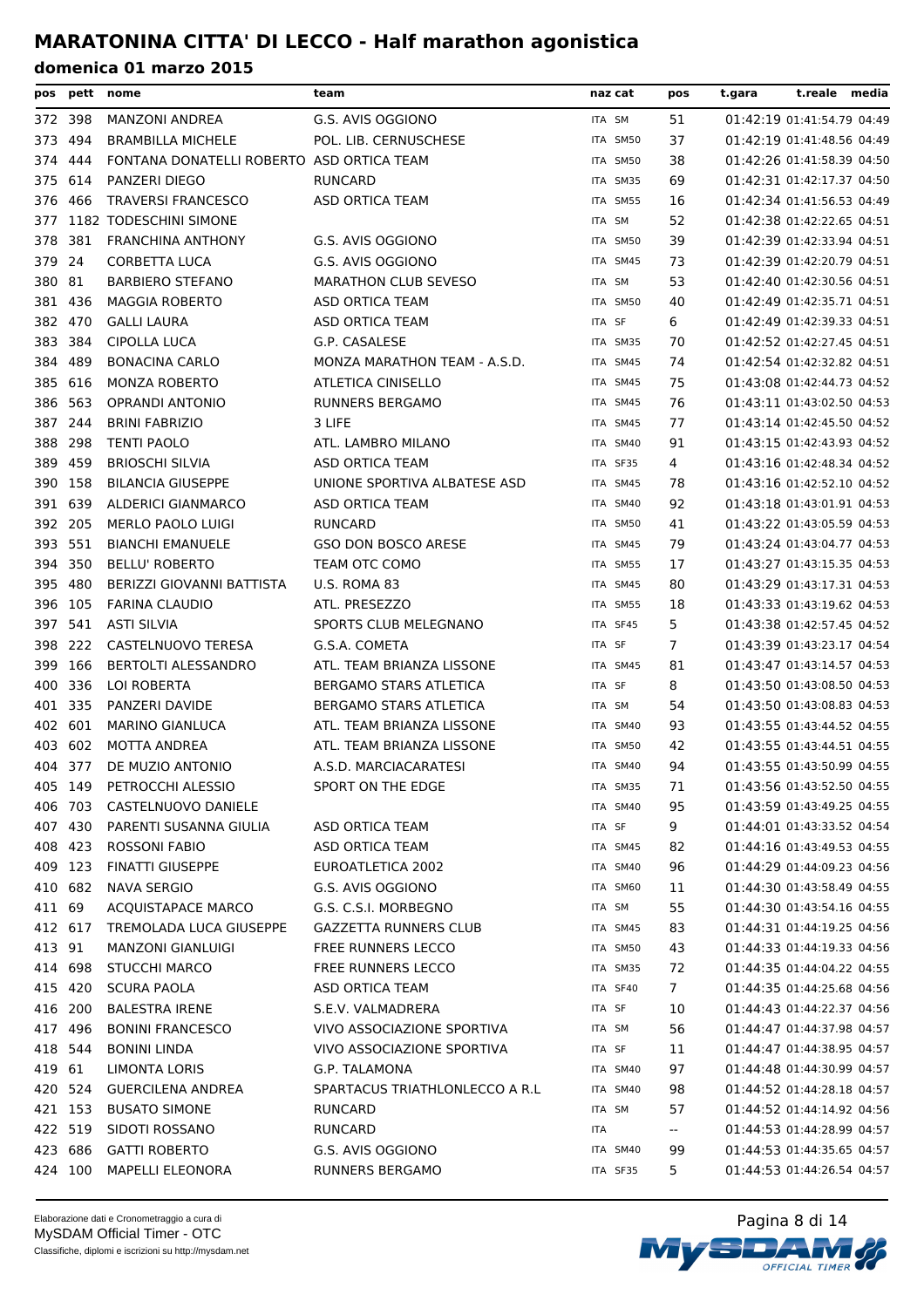|         |         | pos pett nome                | team                          | naz cat  | pos | t.gara | t.reale media              |  |
|---------|---------|------------------------------|-------------------------------|----------|-----|--------|----------------------------|--|
|         | 425 500 | ROSSI STEFANO                | MONZA MARATHON TEAM - A.S.D.  | ITA SM50 | 44  |        | 01:44:55 01:44:31.26 04:57 |  |
| 426     | 501     | <b>TOMADON DAVID</b>         | POL. LIB. CERNUSCHESE         | ITA SM45 | 84  |        | 01:45:00 01:44:30.80 04:57 |  |
| 427     | 439     | <b>GIACOMELLI ROBERTO</b>    | ASD ORTICA TEAM               | ITA SM40 | 100 |        | 01:45:06 01:44:28.33 04:57 |  |
| 428     | -304    | <b>GULLOTTI RICCARDO</b>     | ASD TAPASCIONE RUNNING TEAM   | ITA SM40 | 101 |        | 01:45:07 01:44:54.19 04:58 |  |
|         | 429 279 | <b>APPIANI ENRICO PIETRO</b> | G.S. AVIS OGGIONO             | ITA SM45 | 85  |        | 01:45:09 01:44:47.15 04:58 |  |
| 430     | 592     | <b>GILARDELLI CARMEN</b>     | <b>MARTESANA CORSE</b>        | ITA SF50 | 2   |        | 01:45:12 01:44:33.49 04:57 |  |
| 431 213 |         | PEREZ CLAUDIO                | ATHLETIC TEAM LARIO           | ITA SM45 | 86  |        | 01:45:15 01:45:06.91 04:58 |  |
| 432 530 |         | DELL'ORO PIERGIORGIO         | ASS. DILET. CANAVESE 2005     | ITA SM65 | 1   |        | 01:45:17 01:45:16.39 04:59 |  |
| 433 704 |         | <b>CASIRAGHI CRISTIAN</b>    | <b>GP TALAMONA</b>            | ITA SM40 | 102 |        | 01:45:20 01:45:03.27 04:58 |  |
|         | 434 636 | <b>FUOCO VINCENZO</b>        | <b>AMATORI LECCO</b>          | ITA SM50 | 45  |        | 01:45:24 01:45:20.42 04:59 |  |
| 435 52  |         | CASTELLI GEROLAMO            | G.S. AVIS OGGIONO             | ITA SM65 | 2   |        | 01:45:27 01:45:24.17 04:59 |  |
|         | 436 352 | <b>CORTI FABIO</b>           | G.S. AVIS OGGIONO             | ITA SM45 | 87  |        | 01:45:30 01:45:05.13 04:58 |  |
| 437     | 629     | GHISLANZONI MARIA CRISTINA   | <b>FREE RUNNERS LECCO</b>     | ITA SF50 | 3   |        | 01:45:30 01:45:15.91 04:59 |  |
| 438     | 203     | <b>OLIVERIO PIETRO</b>       | <b>HAPPY RUNNER CLUB</b>      | SUI SM40 | 103 |        | 01:45:34 01:45:23.26 04:59 |  |
| 439     | 189     | OPERATO FEDERICO             | <b>RUNNERS DESIO</b>          | ITA SM50 | 46  |        | 01:45:41 01:45:11.39 04:59 |  |
| 440     | 422     | <b>RUO FRANCESCO</b>         | ASD ORTICA TEAM               | ITA SM55 | 19  |        | 01:45:44 01:45:16.42 04:59 |  |
| 441 479 |         | <b>MONTEPIANI MAURO</b>      | ATL. PARATICO                 | ITA SM45 | 88  |        | 01:45:46 01:45:37.50 05:00 |  |
| 442     | 308     | <b>VERONELLI CLAUDIO</b>     | ATHLETIC TEAM LARIO           | ITA SM55 | 20  |        | 01:45:54 01:45:46.47 05:00 |  |
| 443     | 640     | PAPPALARDO PAOLP             | ASD ORTICA TEAM               | ITA SM35 | 73  |        | 01:46:00 01:45:43.68 05:00 |  |
| 444     | 310     | <b>MAZZOLENI MARCO</b>       | ATL. LECCO-COLOMBO COSTRUZ.   | ITA SM45 | 89  |        | 01:46:01 01:45:37.13 05:00 |  |
| 445 111 |         | CAREDDU MARIANGELA           | A.S. CANTURINA POL. S.MARCO   | ITA SF45 | 6   |        | 01:46:05 01:45:52.28 05:01 |  |
|         | 446 258 | MICALIZZI GIUSEPPE           | <b>RUNNER VARESE</b>          | ITA SM55 | 21  |        | 01:46:07 01:45:43.73 05:00 |  |
|         | 447 273 | <b>CERUTI ALESSANDRO</b>     | C.B.A. CINISELLO BALSAMO ATL. | ITA SM45 | 90  |        | 01:46:17 01:45:51.20 05:01 |  |
| 448 322 |         | UBOLDI MARIA LAURA           | TEAM OTC COMO                 | ITA SF40 | 8   |        | 01:46:18 01:46:06.73 05:01 |  |
|         | 449 114 | <b>TEDDE GIOVANNI</b>        | <b>RUNNING SARONNO</b>        | ITA SM50 | 47  |        | 01:46:20 01:46:00.19 05:01 |  |
| 450     | 491     | <b>ZANARDI FABIO</b>         | EUROATLETICA 2002             | ITA SM40 | 104 |        | 01:46:25 01:46:11.68 05:01 |  |
| 451 328 |         | MARTELLI ELISABETTA          | EUROATLETICA 2002             | ITA SF35 | 6   |        | 01:46:25 01:46:12.77 05:02 |  |
| 452 533 |         | <b>MARELLA OSCAR</b>         | EUROATLETICA 2002             | ITA SM40 | 105 |        | 01:46:25 01:46:11.32 05:02 |  |
| 453 531 |         | <b>COPPA LAMBERTO</b>        | <b>HAPPY RUNNER CLUB</b>      | ITA SM50 | 48  |        | 01:46:26 01:46:19.32 05:02 |  |
| 454 515 |         | WILHELM MARIA ELVIRA         | SOCIETA ESCURSIONISTI CIVATES | ITA SF40 | 9   |        | 01:46:32 01:46:08.83 05:01 |  |
| 455 473 |         | <b>BELLONI STEFANO</b>       | ASD ORTICA TEAM               | ITA SM50 | 49  |        | 01:46:36 01:46:18.46 05:02 |  |
| 456 93  |         | <b>GHEZZI MARIA CRISTINA</b> | MONZA MARATHON TEAM - A.S.D.  | ITA SF40 | 10  |        | 01:46:44 01:46:26.15 05:02 |  |
|         | 457 710 | <b>QUARTARARO GIANNI</b>     | <b>OSA VALMADRERA</b>         | ITA SM45 | 91  |        | 01:46:46 01:46:20.24 05:02 |  |
| 458     |         | 1190 GIORDANI ALESSANDRA     | DK RUNNERS MILANO             | ITA SM   | 58  |        | 01:46:47 01:46:28.18 05:02 |  |
|         | 459 271 | <b>SAITO SHIORI</b>          | ROAD RUNNERS CLUB MILANO      | JPN SF   | 12  |        | 01:46:49 01:46:17.94 05:02 |  |
|         | 460 446 | <b>DRAGONI AURELIO</b>       | ASD ORTICA TEAM               | ITA SM45 | 92  |        | 01:46:53 01:46:15.25 05:02 |  |
|         | 461 259 | <b>MARCHINI CRISTIAN</b>     | <b>RUNNER VARESE</b>          | ITA SM35 | 74  |        | 01:46:53 01:46:24.58 05:02 |  |
| 462 697 |         | PEREGO ORESTE                | ATLETICA DUE PERLE            | ITA SM50 | 50  |        | 01:46:59 01:46:55.37 05:04 |  |
|         | 463 359 | PANZERI MIRIAM               | AZZURRA GARBAGNATE M.SE       | ITA SF40 | 11  |        | 01:47:02 01:46:42.19 05:03 |  |
|         | 464 187 | <b>COSTADONE DAVIDE</b>      | ROAD RUNNERS CLUB MILANO      | ITA SM45 | 93  |        | 01:47:12 01:46:59.91 05:04 |  |
| 465 17  |         | DI MARTINO ANDREA            | G.P. VILLASANTESE             | ITA SM40 | 106 |        | 01:47:14 01:47:07.11 05:04 |  |
|         | 466 637 | <b>MANZONI RICCARDO</b>      | <b>AMATORI LECCO</b>          | ITA SM60 | 12  |        | 01:47:17 01:46:42.40 05:03 |  |
| 467 86  |         | <b>RAIMONDI FABIO</b>        | G.S. AVIS - SEREGNO           | ITA SM35 | 75  |        | 01:47:19 01:47:01.72 05:04 |  |
| 468 19  |         | MALUSA LUCIANO               | FREE RUNNERS LECCO            | ITA SM55 | 22  |        | 01:47:21 01:47:06.34 05:04 |  |
| 469 79  |         | <b>FIOCCO SANTINO</b>        | A.S. CANTURINA POL. S.MARCO   | ITA SM55 | 23  |        | 01:47:26 01:47:08.20 05:04 |  |
| 470 40  |         | <b>COMI ANTONIO</b>          | U.P. MISSAGLIA                | ITA SM40 | 107 |        | 01:47:34 01:47:17.21 05:05 |  |
|         | 471 242 | <b>FERITI MICHELE</b>        | 3 LIFE                        | ITA SM40 | 108 |        | 01:47:36 01:47:28.63 05:05 |  |
|         | 472 532 | PENATI ALESSANDRO            | RUNCARD                       | ITA SM35 | 76  |        | 01:47:38 01:47:21.84 05:05 |  |
|         | 473 253 | <b>GEROSA BENIAMINO</b>      | AMICI DELLO SPORT BRIOSCO-MI  | ITA SM65 | 3   |        | 01:47:41 01:47:26.83 05:05 |  |
|         | 474 404 | PANZERI MAURIZIO             | G.S. AVIS OGGIONO             | ITA SM50 | 51  |        | 01:47:43 01:47:11.97 05:04 |  |
|         | 475 177 | DEL BO ANDREA                | POD. S.MAURIZIO               | ITA SM45 | 94  |        | 01:47:56 01:47:28.42 05:05 |  |
|         | 476 199 | <b>FULLONE CARLA FRANCA</b>  | ATL. ROVELLASCA               | ITA SF50 | 4   |        | 01:47:58 01:47:42.97 05:06 |  |
|         | 477 296 | ZILLI STEFANO                | VERDE PISELLO GROUP MILANO    | ITA SM40 | 109 |        | 01:48:03 01:47:47.12 05:06 |  |

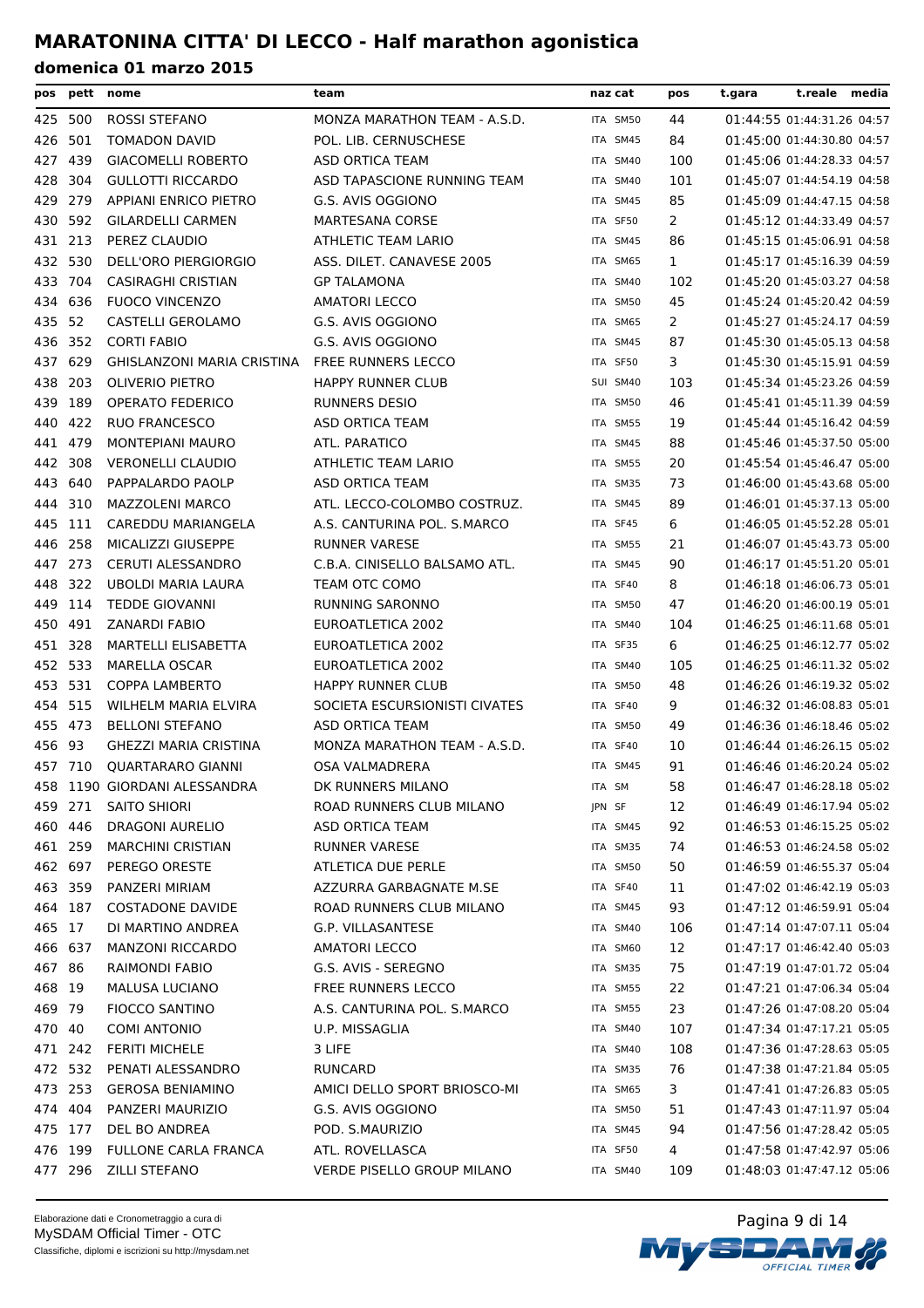| pos     |         | pett nome                   | team                              | naz cat  | pos                      | t.gara | t.reale media              |  |
|---------|---------|-----------------------------|-----------------------------------|----------|--------------------------|--------|----------------------------|--|
|         | 478 151 | <b>CERVO GIANPAOLO</b>      | AMICI DELLO SPORT BRIOSCO-MI      | ITA SM50 | 52                       |        | 01:48:14 01:47:46.34 05:06 |  |
| 479     | 465     | ANIELLO ROBERTO             | ASD ORTICA TEAM                   | ITA SM55 | 24                       |        | 01:48:16 01:48:04.80 05:07 |  |
| 480     | 402     | <b>COLOMBO SIMONA</b>       | TEAM OTC COMO                     | ITA SF40 | 12                       |        | 01:48:19 01:47:46.17 05:06 |  |
| 481     | 689     | SILVESTRO VINCENZO          | <b>RUNCARD</b>                    | ITA SM45 | 95                       |        | 01:48:21 01:47:59.75 05:07 |  |
|         | 482 620 | PIAZZA PAOLO MARIA          | POL. CARUGATE                     | ITA SM50 | 53                       |        | 01:48:25 01:48:05.79 05:07 |  |
| 483     | 267     | <b>BIANCHI GIANLUCA</b>     | <b>MARATHON CLUB SEVESO</b>       | ITA SM40 | 110                      |        | 01:48:29 01:48:00.98 05:07 |  |
| 484     | 414     | <b>VOLPE ALBERTO</b>        | ASD ORTICA TEAM                   | ITA SM50 | 54                       |        | 01:48:43 01:48:05.39 05:07 |  |
| 485     | 397     | LUCCI RAFFAELE              | G.S. AVIS OGGIONO                 | ITA SM35 | 77                       |        | 01:48:45 01:48:21.78 05:08 |  |
|         | 486 294 | PIAZZA MICHELE              | 3 LIFE                            | ITA SM45 | 96                       |        | 01:48:46 01:48:18.14 05:08 |  |
|         | 487 486 | <b>MUNARETTO NICOLA</b>     | <b>RUNCARD</b>                    | ITA SM35 | 78                       |        | 01:48:48 01:48:06.96 05:07 |  |
|         | 488 577 | <b>COLOMBI ANGELO</b>       | <b>RUNCARD</b>                    | ITA SM35 | 79                       |        | 01:48:56 01:48:46.10 05:09 |  |
| 489     | 363     | PLEBANI PIERLUIGI           | ROMANO RUNNING                    | ITA SM40 | 111                      |        | 01:49:00 01:48:59.91 05:09 |  |
| 490     | 416     | <b>TOSCHI MARCELLO</b>      | ASD ORTICA TEAM                   | ITA SM35 | 80                       |        | 01:49:04 01:48:38.61 05:08 |  |
| 491     | 351     | <b>GAMBA MARTINEZ</b>       | <b>BERGAMO STARS ATLETICA</b>     | ITA SM40 | 112                      |        | 01:49:11 01:49:03.36 05:10 |  |
| 492 122 |         | LANZA MASSIMO MARIO         | <b>CORRINTIME</b>                 | ITA SM50 | 55                       |        | 01:49:15 01:48:16.69 05:07 |  |
|         | 493 124 | <b>BONATTI EMANUELE</b>     | EUROATLETICA 2002                 | ITA SM45 | 97                       |        | 01:49:22 01:49:01.88 05:10 |  |
| 494     | 481     | SPADAVECCHIA MARIO          | MONZA MARATHON TEAM - A.S.D.      | ITA SM45 | 98                       |        | 01:49:35 01:49:15.48 05:10 |  |
| 495     | 133     | <b>TICOZZELLI FABIO</b>     | ASD TAPASCIONE RUNNING TEAM       | ITA SM45 | 99                       |        | 01:49:38 01:49:28.27 05:11 |  |
| 496     | 505     | <b>GUALDI ELISABETTA</b>    | G.S. MONTESTELLA                  | ITA SF50 | 5                        |        | 01:49:41 01:49:28.65 05:11 |  |
|         | 497 364 | <b>BOSI ANDREA</b>          | <b>HAPPY RUNNER CLUB</b>          | ITA SM45 | 100                      |        | 01:49:46 01:49:29.18 05:11 |  |
|         | 498 400 | <b>PAPILI FABIO</b>         | SPARTACUS TRIATHLONLECCO A R.L.   | ITA SM45 | 101                      |        | 01:49:47 01:49:44.67 05:12 |  |
| 499 75  |         | PIRROTTI FERDINANDO MARIO   | ROAD RUNNERS CLUB MILANO          | ITA SM40 | 113                      |        | 01:49:48 01:49:42.70 05:11 |  |
|         | 500 106 | <b>BONFIGLIO PASQUALE</b>   | ATL. CLUB VILLASANTA              | ITA SM55 | 25                       |        | 01:49:50 01:49:35.48 05:11 |  |
| 501     | 525     | <b>GREGORI JACOPO</b>       | G.S. AVIS OGGIONO                 | ITA SM   | 59                       |        | 01:49:51 01:49:24.98 05:11 |  |
| 502     | 429     | PARMIGIANI CHRISTIAN        | ASD ORTICA TEAM                   | ITA SM35 | 81                       |        | 01:49:51 01:49:46.52 05:12 |  |
| 503     | 206     | <b>GENTINA PIETRO PAOLO</b> | <b>ATLETICA 3V</b>                | ITA SM45 | 102                      |        | 01:49:57 01:49:27.79 05:11 |  |
| 504     | 462     | <b>BIANCHI FLAVIO</b>       | ASD ORTICA TEAM                   | ITA SM55 | 26                       |        | 01:50:07 01:49:48.40 05:12 |  |
| 505     | 612     | <b>GENTILI GRAZIANO</b>     | <b>VERDE PISELLO GROUP MILANO</b> | ITA SM35 | 82                       |        | 01:50:18 01:49:39.79 05:11 |  |
| 506     | 449     | DE STEFANO ANGELA           | <b>ASD ORTICA TEAM</b>            | ITA SF45 | 7                        |        | 01:50:34 01:49:55.24 05:12 |  |
| 507     | 477     | <b>CROTTI VIVIANA</b>       | ROAD RUNNERS CLUB MILANO          | ITA SF50 | 6                        |        | 01:50:36 01:50:27.99 05:14 |  |
| 508     | 565     | DONADI MASSIMO              | <b>RUNNERS BERGAMO</b>            | ITA SM40 | 114                      |        | 01:50:53 01:50:20.48 05:13 |  |
| 509     | - 58    | RAVASI ABBONDIO             | S.E.V. VALMADRERA                 | ITA SM45 | 103                      |        | 01:50:58 01:50:36.93 05:14 |  |
|         | 510 164 | PANZERI SAMANTHA            | <b>RUNCARD</b>                    | ITA SF40 | 13                       |        | 01:51:09 01:50:44.26 05:14 |  |
|         | 511 247 | <b>TENTORI MARTA</b>        | 3 LIFE                            | ITA SF35 | 7                        |        | 01:51:12 01:50:40.15 05:14 |  |
|         | 512 434 | MIEDICO SERGIO              | ASD ORTICA TEAM                   | ITA SM45 | 104                      |        | 01:51:17 01:50:38.26 05:14 |  |
| 513 74  |         | <b>NESPOLI LUCA</b>         | <b>HAPPY RUNNER CLUB</b>          | ITA SM35 | 83                       |        | 01:51:20 01:51:03.13 05:15 |  |
|         | 514 600 | PACIONE RICCARDO            | TEAM OTC COMO                     | ITA SM40 | 115                      |        | 01:51:21 01:50:58.98 05:15 |  |
|         | 515 506 | DEL GIUDICE ANDREA          | <b>HAPPY RUNNER CLUB</b>          | ITA SM40 | 116                      |        | 01:51:24 01:50:07.59 05:13 |  |
|         | 516 401 | <b>CORNO FRANCESCO</b>      | DE RAN CLAB                       | ITA SM35 | 84                       |        | 01:51:31 01:51:14.88 05:16 |  |
|         | 517 269 | <b>BARATTA GUSTAVO</b>      | MONZA MARATHON TEAM - A.S.D.      | ITA SM40 | 117                      |        | 01:51:37 01:51:33.33 05:17 |  |
|         | 518 534 | BASSANI ALESSANDRO          | ATL. RICCARDI MILANO              | ITA SM55 | 27                       |        | 01:51:37 01:51:16.40 05:16 |  |
|         | 519 313 | ROTA ELENA                  | <b>EQUIPE RUNNING</b>             | ITA SF50 | 7                        |        | 01:51:39 01:51:10.86 05:16 |  |
|         | 520 692 | COLZANI GIOVANNI PAOLO      | <b>HAPPY RUNNER CLUB</b>          | ITA SM45 | 105                      |        | 01:52:00 01:51:48.24 05:17 |  |
|         | 521 174 | LAVECCHIA ALBERTO           | ADMO PEPERONCINO RUNNING          | ITA SM40 | 118                      |        | 01:52:06 01:51:36.78 05:17 |  |
|         | 522 561 | AVENA MARIA                 | A. S. D. BOGNANCO                 | ITA SF45 | 8                        |        | 01:52:07 01:51:58.80 05:18 |  |
| 523 70  |         | <b>GROTTOLI ALESSANDRO</b>  | DOMANI ARRIVA SEMPRE              | ITA SM50 | 56                       |        | 01:52:08 01:51:56.09 05:18 |  |
| 524 78  |         | TRONCONI FLAVIO             | ASSOCIAZIONE SPORTIVA AMP -       | ITA SM40 | 119                      |        | 01:52:15 01:51:25.46 05:16 |  |
|         | 525 214 | <b>MORO FRANCESCO</b>       | EVOLUTION SPORT TEAM              | ITA SM45 | 106                      |        | 01:52:26 01:51:52.64 05:18 |  |
|         | 526 232 | <b>DETTORI SILVIA</b>       | G.S.A. COMETA                     | ITA SF45 | 9                        |        | 01:52:26 01:52:09.69 05:18 |  |
|         | 527 320 | <b>BARRI SERGIO</b>         | U.S. DERVIESE                     | ITA      | $\overline{\phantom{a}}$ |        | 01:52:26 01:52:12.22 05:19 |  |
|         | 528 329 | MANELLI SIMONE ANDREA       | Corsa Continua ASD                | ITA SM45 | 107                      |        | 01:52:39 01:52:03.88 05:18 |  |
|         | 529 456 | <b>CARFI FILIPPO</b>        | ASD ORTICA TEAM                   | ITA SM45 | 108                      |        | 01:52:41 01:52:08.86 05:18 |  |
|         | 530 303 | <b>FORZANI PAOLA</b>        | ASD TAPASCIONE RUNNING TEAM       | ITA SF50 | 8                        |        | 01:52:41 01:52:31.16 05:20 |  |

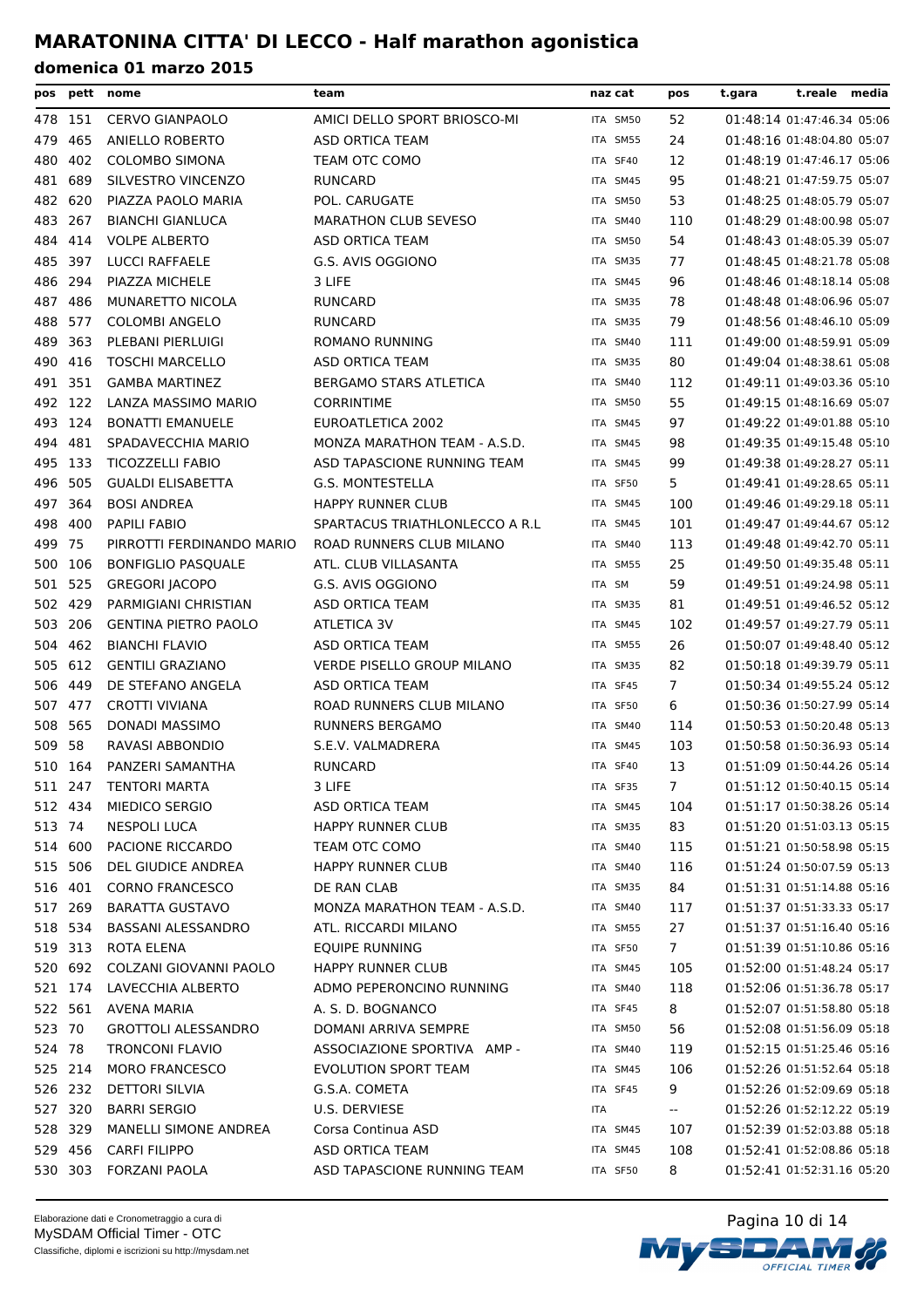| pos     |         | pett nome                      | team                           | naz cat    | pos                                           | t.reale media<br>t.gara    |
|---------|---------|--------------------------------|--------------------------------|------------|-----------------------------------------------|----------------------------|
|         | 531 357 | ASSENZA MARGHERITA             | MONZA MARATHON TEAM - A.S.D.   | ITA SF     | 13                                            | 01:52:41 01:51:54.50 05:18 |
|         | 532 427 | PELLEGRINI MARIA               | ASD ORTICA TEAM                | ITA SF45   | 10                                            | 01:52:41 01:52:05.26 05:18 |
| 533     | 695     | PILEGGIO IVANOVIC              | <b>RUNNER VARESE</b>           | ITA SM35   | 85                                            | 01:52:50 01:52:01.66 05:18 |
| 534 257 |         | RAPOLLA MARCO                  | <b>RUNNER VARESE</b>           | ITA SM35   | 86                                            | 01:52:50 01:52:01.24 05:18 |
|         | 535 554 | <b>GIACON FABIO</b>            | SORESINA RUNNING CLUB          | ITA SM45   | 109                                           | 01:53:01 01:52:24.70 05:19 |
|         | 536 354 | TRAPLETTI MAURO                | DE RAN CLAB                    | ITA SM40   | 120                                           | 01:53:13 01:52:56.55 05:21 |
| 537 252 |         | DAPRA' PIERLUIGI               |                                | ITA SM50   | 57                                            | 01:53:27 01:52:58.67 05:21 |
| 538     | -387    | <b>GIANNINI ELEONORA</b>       | G.P. CASALESE                  | ITA SF40   | 14                                            | 01:53:41 01:53:16.62 05:22 |
| 539 555 |         | <b>RUGGIERO ERMETE</b>         | ATL. FRI.MA.S.                 | ITA SM55   | 28                                            | 01:53:45 01:53:45.65 05:23 |
| 540 626 |         | <b>TRABATTONI AMALIA</b>       | U.S. SAN MAURIZIO              | ITA SF60   | $\mathbf{1}$                                  | 01:53:46 01:53:32.53 05:22 |
| 541 175 |         | <b>TANZI SAULO</b>             | TEAM OTC COMO                  | ITA SM55   | 29                                            | 01:53:50 01:52:59.50 05:21 |
| 542 410 |         | PANZERI SILVANO                | <b>RUNNERS COLICO</b>          | ITA SM55   | 30                                            | 01:54:04 01:53:17.82 05:22 |
| 543     | 526     | <b>AMATO SABRINA</b>           | G.S. AVIS OGGIONO              | ITA SF     | 14                                            | 01:54:07 01:53:40.48 05:23 |
|         | 544 450 | COLOMBO AMULIO                 | ASD ORTICA TEAM                | ITA SM65   | 4                                             | 01:54:19 01:54:06.53 05:24 |
| 545     | 570     | PIROLA LUCA                    | <b>RUNNERS BERGAMO</b>         | ITA SM40   | 121                                           | 01:54:29 01:53:56.58 05:24 |
| 546 28  |         | PAREDI ENRICA                  | ATL. TRIANGOLO LARIANO         | ITA SF55   | 2                                             | 01:54:30 01:54:22.96 05:25 |
| 547 63  |         | FONTANA DOMENICO               | ATL. ROVELLASCA                | ITA SM55   | 31                                            | 01:54:42 01:54:21.68 05:25 |
| 548 72  |         | ROSA LEONARDO                  | ATL. LAMBRO MILANO             | ITA SM50   | 58                                            | 01:55:03 01:54:41.54 05:26 |
| 549     | 581     | <b>ALDEGHI ALBERTO</b>         | <b>EVOLUTION SPORT TEAM</b>    | ITA SM60   | 13                                            | 01:55:05 01:54:42.55 05:26 |
| 550     | 603     | <b>LOCATI ENZO</b>             | ATL. CLUB VILLASANTA           | ITA SM55   | 32                                            | 01:55:07 01:54:51.70 05:26 |
| 551 305 |         | <b>SCOTTI ENRICA</b>           | ASD TAPASCIONE RUNNING TEAM    | ITA SF40   | 15                                            | 01:55:19 01:55:08.66 05:27 |
| 552 413 |         | <b>ZADERA SERGIO</b>           | ASD ORTICA TEAM                | ITA SM45   | 110                                           | 01:55:42 01:55:14.59 05:27 |
| 553 523 |         | <b>MAZZA STEFANO</b>           | SNC BELLAGIOSKYTEAM            | <b>ITA</b> | $\mathord{\hspace{1pt}\text{--}\hspace{1pt}}$ | 01:55:45 01:55:21.84 05:28 |
|         | 554 674 | PEDRETTI MICHELE               | <b>ATLETICA CINISELLO</b>      | ITA SM40   | 122                                           | 01:55:55 01:55:20.20 05:28 |
| 555     | 646     | MENGHINI ELEONORA              | ATL. PRESEZZO                  | ITA SF40   | 16                                            | 01:55:58 01:55:24.10 05:28 |
| 556     | 198     | <b>BUCCIOLINI DAVIDE</b>       | TEAM OTC COMO                  | ITA SM35   | 87                                            | 01:56:00 01:55:59.70 05:29 |
| 557     | 654     | DORO DAVIDE                    | ROAD RUNNERS CLUB MILANO       | ITA SM45   | 111                                           | 01:56:13 01:55:40.51 05:28 |
| 558     | 653     | <b>GARANCINI ENRICO ANGELO</b> | TEAM OTC COMO                  | ITA SM50   | 59                                            | 01:56:14 01:55:40.75 05:28 |
| 559 89  |         | ZAVATARELLI PIERANGELO         | <b>HAPPY RUNNER CLUB</b>       | ITA SM45   | 112                                           | 01:56:17 01:55:53.11 05:29 |
|         | 560 355 | <b>BARONA LOREDANA</b>         | G.P. SANTI NUOVA OLONIO        | ITA SF40   | 17                                            | 01:56:18 01:56:07.73 05:30 |
|         | 561 134 | <b>IMPERA GABRIELE</b>         | ASD TAPASCIONE RUNNING TEAM    | ITA SM35   | 88                                            | 01:56:18 01:56:06.37 05:30 |
|         | 562 513 | <b>MAZZOLENI TARCISIO</b>      | ATL. FRI.MA.S.                 | ITA SM65   | 5                                             | 01:56:26 01:56:00.84 05:29 |
|         | 563 245 | <b>BILANZONE GIUSEPPE</b>      | 3 LIFE                         | ITA SM35   | 89                                            | 01:56:55 01:56:28.51 05:31 |
| 564 64  |         | <b>GIOIA MARIO</b>             | FREE RUNNERS LECCO             | ITA SM50   | 60                                            | 01:56:58 01:56:57.42 05:32 |
|         | 565 608 | <b>GIRONI CRISTINA</b>         | <b>GAZZETTA RUNNERS CLUB</b>   | ITA SF40   | 18                                            | 01:56:59 01:56:41.94 05:31 |
|         | 566 618 | <b>GAMBARELLI RITA</b>         | <b>GAZZETTA RUNNERS CLUB</b>   | ITA SF40   | 19                                            | 01:57:00 01:56:42.68 05:31 |
|         | 567 417 | <b>SGARBI ANNA</b>             | ASD ORTICA TEAM                | ITA SF     | 15                                            | 01:57:01 01:56:39.74 05:31 |
|         | 568 438 | <b>GRANDINI STEFANO</b>        | ASD ORTICA TEAM                | ITA SM50   | 61                                            | 01:57:05 01:56:26.46 05:31 |
|         | 569 472 | <b>BREGOLIN LORENZO</b>        | ASD ORTICA TEAM                | ITA SM35   | 90                                            | 01:57:10 01:56:59.83 05:32 |
|         | 570 371 | <b>VERONA BERNARDINO</b>       | MONZA MARATHON TEAM - A.S.D.   | ITA SM50   | 62                                            | 01:57:14 01:56:27.21 05:31 |
| 571 516 |         | RASELLA MARCO                  | ATLETICA ALTO LARIO            | ITA SM45   | 113                                           | 01:57:15 01:57:06.54 05:33 |
| 572 125 |         | MARIANI ILENIA                 | EUROATLETICA 2002              | ITA SF45   | 11                                            | 01:57:23 01:57:03.08 05:32 |
|         | 573 344 | <b>BOSSI FEDERICO</b>          | AMATORI ATL. CASORATE S.       | ITA SM     | 60                                            | 01:57:39 01:57:22.95 05:33 |
|         | 574 702 | MELLERA FABRIZIO               | O.S.A. ORG.SPORTIVA ALPINISTI  | ITA SM55   | 33                                            | 01:57:40 01:57:09.85 05:33 |
| 575 647 |         | <b>SIGNORI MOIRA</b>           | ATL. PRESEZZO                  | ITA SF35   | 8                                             | 01:57:43 01:57:09.46 05:33 |
|         | 576 386 | PAOLINI SIMONA                 | G.P. CASALESE                  | ITA SF50   | 9                                             | 01:57:45 01:57:19.98 05:33 |
| 577 99  |         | <b>ROTA ROMINA</b>             | ATL. LA TORRE                  | ITA SF35   | 9                                             | 01:57:45 01:57:18.45 05:33 |
|         | 578 435 | MEO INES                       | ASD ORTICA TEAM                | ITA SF50   | 10                                            | 01:57:46 01:57:01.96 05:32 |
|         | 579 274 | <b>BENATTI RICCARDO</b>        | G.S. AVIS OGGIONO              | ITA SM35   | 91                                            | 01:57:49 01:57:27.28 05:34 |
|         | 580 276 | BRAMBILLA PIERLUIGI            | G.S. AVIS OGGIONO              | ITA SM55   | 34                                            | 01:57:54 01:57:26.51 05:34 |
|         | 581 535 | VIGANO' MARIARITA              | ATL. CESANO MADERNO            | ITA SF45   | 12                                            | 01:58:05 01:57:35.71 05:34 |
|         | 582 536 | ALBORE TERESA GIULIANA         | ATL. CESANO MADERNO            | ITA SF40   | 20                                            | 01:58:05 01:57:35.92 05:34 |
|         | 583 588 | TRITTONI ANDREA                | SPARTACUS TRIATHLONLECCO A R.L | ITA SM40   | 123                                           | 01:58:09 01:57:28.78 05:34 |

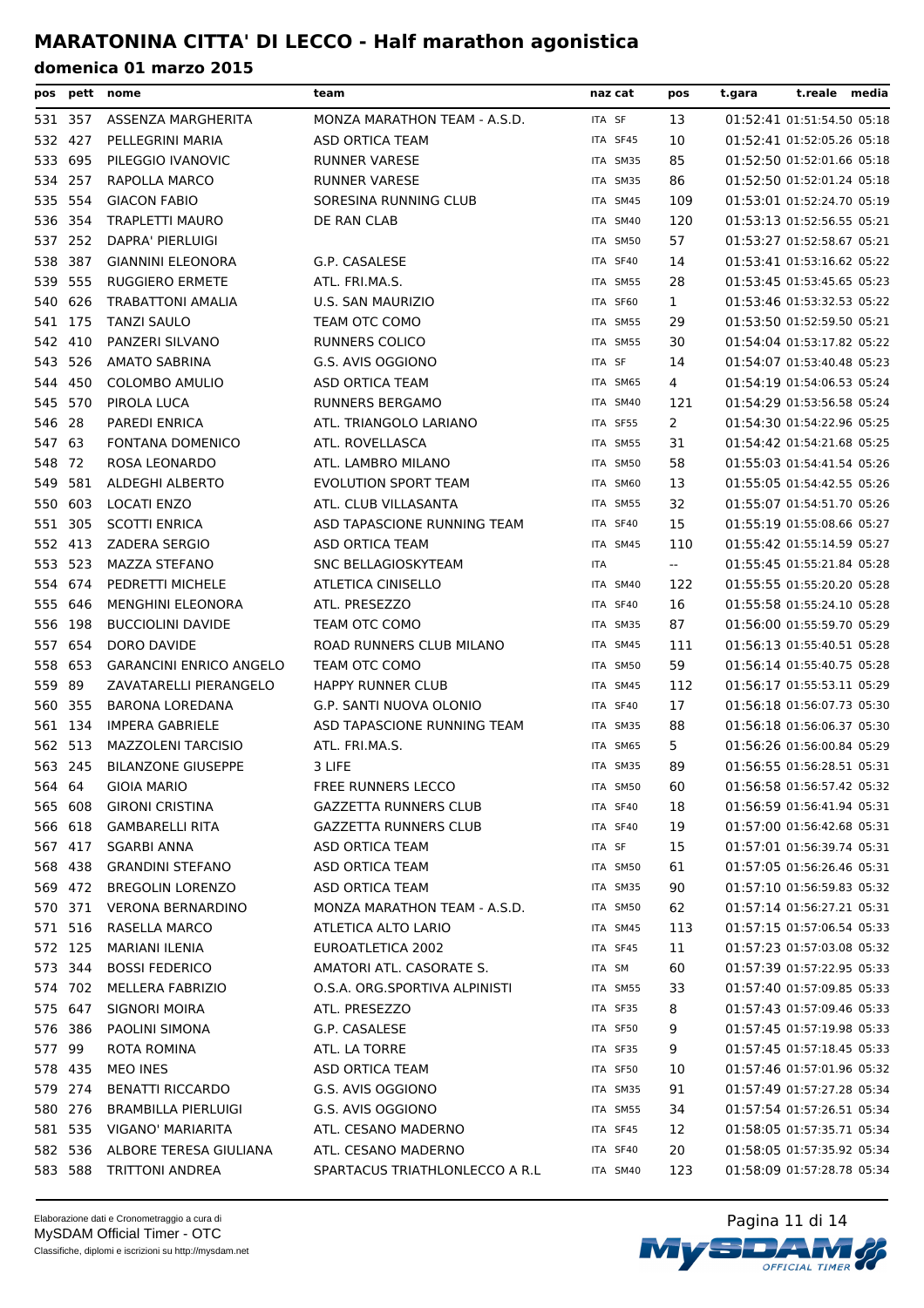| pos     |         | pett nome                                          | team                              | naz cat  | pos            | t.gara | t.reale media              |  |
|---------|---------|----------------------------------------------------|-----------------------------------|----------|----------------|--------|----------------------------|--|
| 584 54  |         | MARIANI ANNAMARIA                                  | <b>AMATORI LECCO</b>              | ITA SF45 | 13             |        | 01:58:18 01:57:58.58 05:35 |  |
|         | 585 261 | MARTINATO KATIA                                    | SPARTACUS TRIATHLONLECCO A R.L    | ITA SF   | 16             |        | 01:58:22 01:58:00.89 05:35 |  |
| 586     | 20      | <b>MANZINI ANCILLA</b>                             | <b>FREE RUNNERS LECCO</b>         | ITA SF50 | 11             |        | 01:58:28 01:58:15.26 05:36 |  |
| 587     | 309     | ROTA MATTEO                                        | ATL. FRI.MA.S.                    | ITA SM   | 61             |        | 01:58:29 01:58:07.31 05:35 |  |
|         | 588 167 | COLOGNOLI LUCA GINO                                | ATHLETIC TEAM LARIO               | ITA SM40 | 124            |        | 01:58:36 01:58:24.18 05:36 |  |
| 589     | 419     | SAINI PAOLA                                        | ASD ORTICA TEAM                   | ITA SF35 | 10             |        | 01:58:37 01:57:57.68 05:35 |  |
| 590     | 411     | <b>VASTA ROSSELLA</b>                              | <b>RUNNERS COLICO</b>             | ITA SF   | 17             |        | 01:58:48 01:58:28.24 05:36 |  |
|         | 591 463 | <b>BERTOLOTTI FABIO</b>                            | ASD ORTICA TEAM                   | ITA SM55 | 35             |        | 01:58:58 01:58:19.36 05:36 |  |
|         | 592 683 | <b>BONANOMI ROBERTO</b>                            | POL. LIB. CERNUSCHESE             | ITA SM55 | 36             |        | 01:58:59 01:58:30.55 05:37 |  |
|         | 593 714 | <b>COLOMBO GIOVANNI</b>                            |                                   | ITA SM45 | 114            |        | 01:59:03 01:58:51.30 05:38 |  |
|         | 594 379 | <b>CANTONI ANNA MARIA</b>                          | MONZA MARATHON TEAM - A.S.D.      | ITA SF40 | 21             |        | 01:59:04 01:58:40.49 05:37 |  |
|         | 595 483 | ZANARDINI LUCA                                     | ROAD RUNNERS CLUB MILANO          | ITA SM50 | 63             |        | 01:59:04 01:58:40.66 05:37 |  |
|         | 596 543 | <b>GUASCO RICCARDO</b>                             | ROAD RUNNERS CLUB MILANO          | ITA SM35 | 92             |        | 01:59:26 01:58:46.61 05:37 |  |
| 597 97  |         | <b>ZUCCHI IVAN</b>                                 | <b>MARTESANA CORSE</b>            | ITA SM45 | 115            |        | 01:59:31 01:59:04.78 05:38 |  |
| 598     | -323    | <b>TERRENGHI DARIO</b>                             | AMICI DELLO SPORT BRIOSCO-MI      | ITA SM60 | 14             |        | 01:59:32 01:58:57.58 05:38 |  |
|         | 599 188 | <b>BOTTILLO ANTONIO</b>                            | <b>VERDE PISELLO GROUP MILANO</b> | ITA SM55 | 37             |        | 01:59:33 01:59:17.18 05:39 |  |
|         | 600 572 | <b>VALSECCHI FABRIZIO</b>                          | <b>RUNNERS BERGAMO</b>            | ITA SM35 | 93             |        | 01:59:39 01:59:05.83 05:38 |  |
|         | 601 365 | MARCHESIELLO VINCENZO IVAN I PODISTI DI CAPITANATA |                                   | ITA SM40 | 125            |        | 02:00:05 02:00:04.12 05:41 |  |
| 602     | 443     | <b>GABBIANI MAURIZIO</b>                           | ASD ORTICA TEAM                   | ITA SM45 | 116            |        | 02:00:05 01:59:23.52 05:39 |  |
|         | 603 442 | <b>GABBIANI PATRIZIA</b>                           | ASD ORTICA TEAM                   | ITA SF50 | 12             |        | 02:00:06 01:59:24.16 05:39 |  |
|         | 604 374 | <b>VANZONI CRISTIANO</b>                           | LA MICHETTA                       | ITA SM40 | 126            |        | 02:00:19 01:59:43.41 05:40 |  |
| 605 375 |         | D'ANTUONO ANNALISA                                 | LA MICHETTA                       | ITA SF40 | 22             |        | 02:00:21 01:59:44.89 05:40 |  |
|         | 606 161 | POZZI VIRGINIO                                     | AMICI DELLO SPORT BRIOSCO-MI      | ITA SM35 | 94             |        | 02:00:21 01:59:39.29 05:40 |  |
|         | 607 448 | <b>DEGIULI ELENA</b>                               | ASD ORTICA TEAM                   | ITA SF45 | 14             |        | 02:01:03 02:00:51.61 05:43 |  |
| 608     | 557     | ROTA VALENTINA                                     | ATL. FRI.MA.S.                    | ITA SF   | 18             |        | 02:01:09 02:00:47.56 05:43 |  |
| 609     | 382     | SGUAZZA RAFFAELLA                                  | ASD BARADELLO COMO                | ITA SF40 | 23             |        | 02:01:10 02:00:55.57 05:43 |  |
| 610 115 |         | <b>MAGGI FRANCESCA</b>                             | SPARTACUS TRIATHLONLECCO A R.L.   | ITA SF40 | 24             |        | 02:01:10 02:00:30.27 05:42 |  |
| 611 383 |         | <b>GERVASONI CARLO</b>                             | SPARTACUS TRIATHLONLECCO A R.L.   | ITA SM40 | 127            |        | 02:01:42 02:01:00.67 05:44 |  |
| 612 504 |         | SPEZZAFERRI ALDO                                   | <b>CLUB DEL MESDI'</b>            | ITA SM50 | 64             |        | 02:02:28 02:02:14.87 05:47 |  |
| 613 595 |         | <b>VIGANONI ELIA</b>                               | MONZA MARATHON TEAM - A.S.D.      | ITA SM55 | 38             |        | 02:02:31 02:02:25.71 05:48 |  |
|         | 614 634 | D'ADAMO PAOLO                                      | <b>AMATORI LECCO</b>              | ITA SM35 | 95             |        | 02:02:34 02:02:09.68 05:47 |  |
| 615 478 |         | <b>ZANELLATI FRANCESCO</b>                         | <b>CLUB SUPER MARATHON ITALIA</b> | ITA SM50 | 65             |        | 02:02:39 02:02:29.92 05:48 |  |
|         | 616 145 | <b>SALA GIOVANNI</b>                               | ASD TAPASCIONE RUNNING TEAM       | ITA SM45 | 117            |        | 02:02:45 02:02:31.74 05:48 |  |
| 617     | 191     | <b>FOSCHINI LUIGI</b>                              | POL. LIB. CERNUSCHESE             |          | 66             |        | 02:03:05 02:02:39.41 05:48 |  |
|         | 618 701 |                                                    | O.S.A. ORG.SPORTIVA ALPINISTI     | ITA SM50 |                |        |                            |  |
|         |         | <b>GADDI LUCA</b>                                  |                                   | ITA SM35 | 96             |        | 02:03:10 02:02:40.69 05:48 |  |
|         | 619 373 | CATTELAN MICHELA                                   | MONZA MARATHON TEAM - A.S.D.      | ITA SF45 | 15             |        | 02:03:17 02:02:51.24 05:49 |  |
| 620 90  |         | <b>BURES JAN</b>                                   | POL. ALBOSAGGIA                   | CZE SM   | 62             |        | 02:03:35 02:03:26.55 05:51 |  |
|         | 621 556 | <b>CONTUCCI DEBORA</b>                             | G.S. AVIS - SEREGNO               | ITA SF35 | 11             |        | 02:04:00 02:03:45.35 05:51 |  |
|         | 622 694 | PELLEGRINI LUIGI                                   | <b>RUNNER VARESE</b>              | ITA SM70 | 1              |        | 02:04:18 02:04:14.76 05:53 |  |
|         | 623 460 | <b>BRIOSCHI ADRIANO</b>                            | ASD ORTICA TEAM                   | ITA SM65 | 6              |        | 02:04:24 02:04:23.20 05:53 |  |
|         | 624 571 | <b>RASO MARCO</b>                                  | RUNNERS BERGAMO                   | ITA SM35 | 97             |        | 02:05:29 02:04:55.43 05:55 |  |
|         | 625 192 | CAZZANIGA DANIELE                                  | <b>HAPPY RUNNER CLUB</b>          | ITA SM45 | 118            |        | 02:05:30 02:05:10.60 05:56 |  |
|         | 626 378 | PAGANI LAURA CRISTINA                              | 5 CASCINE CISLAGO                 | ITA SF35 | 12             |        | 02:05:52 02:05:43.25 05:57 |  |
|         | 627 599 | <b>GILI MASSIMO</b>                                | RUNNERS DESIO                     | ITA SM45 | 119            |        | 02:06:09 02:05:44.65 05:57 |  |
|         | 628 454 | CHINCARINI MARTA                                   | ASD ORTICA TEAM                   | ITA SF40 | 25             |        | 02:06:17 02:05:34.14 05:57 |  |
|         | 629 212 | <b>MANZI CARLA</b>                                 |                                   | ITA SF40 | 26             |        | 02:06:48 02:06:42.68 06:00 |  |
|         | 630 558 | <b>NEGRI FILIPPO</b>                               | ATL. FRI.MA.S.                    | ITA SM   | 63             |        | 02:07:03 02:06:40.63 06:00 |  |
|         | 631 300 | ROSSANIGO MONICA                                   | ASD TAPASCIONE RUNNING TEAM       | ITA SF50 | 13             |        | 02:07:36 02:07:24.54 06:02 |  |
|         | 632 301 | PEDRETTI MAURO                                     | ASD TAPASCIONE RUNNING TEAM       | ITA SM45 | 120            |        | 02:07:38 02:07:26.21 06:02 |  |
|         | 633 262 | <b>FUSI PAOLO</b>                                  | ATHLETIC TEAM LARIO               | ITA SM   | 64             |        | 02:07:42 02:07:41.49 06:03 |  |
|         | 634 425 | PRINI ROBERTO                                      | ASD ORTICA TEAM                   | ITA SM65 | 7 <sup>7</sup> |        | 02:07:43 02:07:04.66 06:01 |  |
|         | 635 179 | <b>GIUSSANI MATTIA</b>                             | RUNCARD                           | ITA SM45 | 121            |        | 02:07:45 02:07:19.13 06:02 |  |
|         | 636 121 | <b>BARBERA CLAUDIO</b>                             | <b>RUNCARD</b>                    | ITA SM35 | 98             |        | 02:08:08 02:07:52.54 06:03 |  |

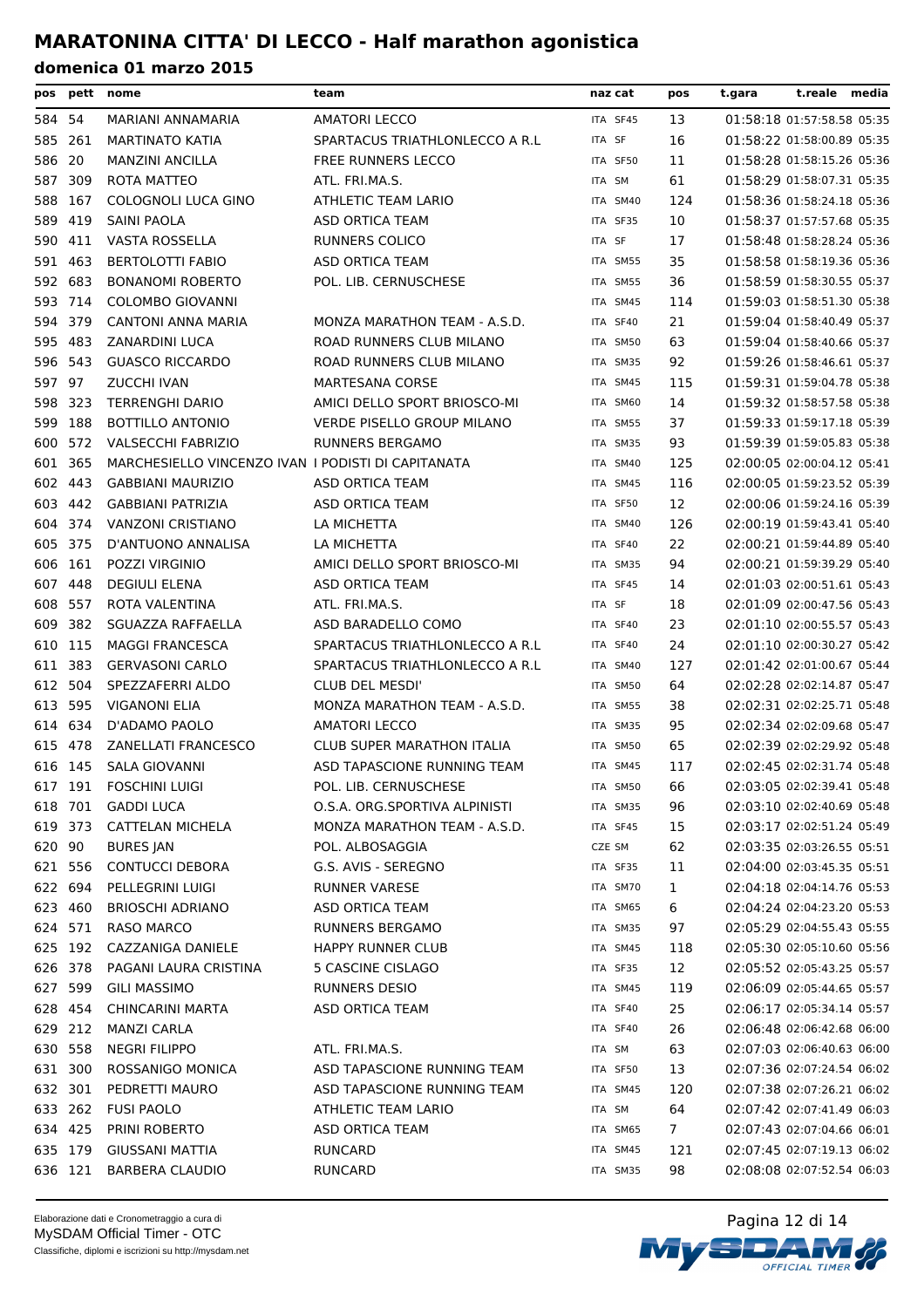| pos            |         | pett nome                     | team                           | naz cat  | pos            | t.gara | t.reale media              |  |
|----------------|---------|-------------------------------|--------------------------------|----------|----------------|--------|----------------------------|--|
| 637 369        |         | CITELLI GABRIELE LUCA         | <b>HAPPY RUNNER CLUB</b>       | ITA SM40 | 128            |        | 02:08:22 02:08:02.53 06:04 |  |
| 638            | 432     | PAGANI CHIARA                 | ASD ORTICA TEAM                | ITA SF   | 19             |        | 02:08:31 02:07:54.10 06:03 |  |
| 639 458        |         | <b>BRUSONI PAOLO</b>          | ASD ORTICA TEAM                | ITA SM40 | 129            |        | 02:08:31 02:07:53.48 06:03 |  |
| 640 135        |         | <b>CHIANTARETTO PAOLA</b>     | DURBANO GAS ENERGY RIVAROLO 77 | ITA SF50 | 14             |        | 02:08:32 02:07:59.16 06:03 |  |
| 641 136        |         | <b>BACCHIO LEONARDO</b>       | DURBANO GAS ENERGY RIVAROLO 77 | ITA SM50 | 67             |        | 02:08:35 02:08:02.49 06:04 |  |
| 642 35         |         | <b>INNOCENTI MARIO</b>        | TEAM OTC COMO                  | ITA SM50 | 68             |        | 02:09:00 02:08:41.70 06:05 |  |
| 643 539        |         | NOE' RAFFAELLA                | ASD TAPASCIONE RUNNING TEAM    | ITA SF40 | 27             |        | 02:09:10 02:08:58.12 06:06 |  |
| 644 306        |         | <b>VIGNATI LUCA</b>           | ASD TAPASCIONE RUNNING TEAM    | ITA SM35 | 99             |        | 02:09:10 02:08:58.91 06:06 |  |
| 645 254        |         | <b>BARZAGHI GIUSEPPINA</b>    | AMICI DELLO SPORT BRIOSCO-MI   | ITA SF35 | 13             |        | 02:10:56 02:10:41.78 06:11 |  |
| 646 260        |         | TIROTTO ANTONIO               | <b>RUNNER VARESE</b>           | ITA SM40 | 130            |        | 02:11:09 02:10:19.27 06:10 |  |
| 647 85         |         | <b>CORTI GIANLUCA</b>         | FALCHI-LECCO                   | ITA SM35 | 100            |        | 02:11:37 02:11:09.70 06:13 |  |
| 648 26         |         | <b>VALTORTA ELISA</b>         | G.S. AVIS OGGIONO              | ITA SF   | 20             |        | 02:11:52 02:11:21.88 06:13 |  |
| 649            | 25      | VALTORTA VALENTINO            | G.S. AVIS OGGIONO              | ITA SM55 | 39             |        | 02:11:53 02:11:23.11 06:13 |  |
| 650            | 426     | PINTO PATRIZIA                | ASD ORTICA TEAM                | ITA SF45 | 16             |        | 02:13:06 02:12:24.49 06:16 |  |
| 651 62         |         | <b>CANALI FRANCESCA</b>       | AMICI DELLO SPORT BRIOSCO-MI   | ITA SF65 | $\mathbf{1}$   |        | 02:13:50 02:13:42.20 06:20 |  |
| 652 194        |         | <b>GUFFANTI CHIARA</b>        | MONZA MARATHON TEAM - A.S.D.   | ITA SF45 | 17             |        | 02:14:47 02:14:22.40 06:22 |  |
| 653 467        |         | <b>REIJMERS ANTONIUS</b>      | ASD ORTICA TEAM                | ITA SM50 | 69             |        | 02:14:50 02:14:10.92 06:21 |  |
| 654 77         |         | <b>VALDESTURLI IVANO</b>      | TEAM OTC COMO                  | ITA SM50 | 70             |        | 02:14:59 02:14:13.49 06:21 |  |
| 655 280        |         | MICHIELOTTO FEDERICO          | <b>MARTESANA CORSE</b>         | ITA SM65 | 8              |        | 02:15:27 02:14:49.76 06:23 |  |
| 656 469        |         | <b>GIGANTE SIMONA</b>         | ASD ORTICA TEAM                | ITA SF50 | 15             |        | 02:17:07 02:16:22.70 06:27 |  |
| 657 718        |         | <b>BRAMBILLA AUGUSTO</b>      | U.S. ACLI SCALO VOGHERA        | ITA SM70 | $\overline{2}$ |        | 02:18:48 02:18:36.86 06:34 |  |
| 658 440        |         | <b>GERRA FRANCESCO</b>        | ASD ORTICA TEAM                | ITA SM50 | 71             |        | 02:19:04 02:18:30.85 06:33 |  |
| 659 464        |         | <b>BELLODI ROBERTA</b>        | ASD ORTICA TEAM                | ITA SF50 | 16             |        | 02:19:04 02:18:19.23 06:33 |  |
| 660 597        |         | <b>VALSECCHI PAOLA</b>        | MONZA MARATHON TEAM - A.S.D.   | ITA SF45 | 18             |        | 02:19:40 02:19:15.73 06:36 |  |
| 661 278        |         | <b>BRUZZONE ANTONIO</b>       | <b>MARTESANA CORSE</b>         | ITA SM60 | 15             |        | 02:19:49 02:19:10.67 06:35 |  |
| 662 594        |         | MEREGALLI FABRIZIO            | MONZA MARATHON TEAM - A.S.D.   | ITA SM50 | 72             |        | 02:19:58 02:19:31.71 06:36 |  |
|                |         | 663 1187 RADICE LAURA         |                                | ITA SM60 | 16             |        | 02:20:16 02:19:59.68 06:38 |  |
| 664            |         | 1186 CAMMARANO GIUSEPPE LUIGI |                                | ITA SM65 | 9              |        | 02:20:17 02:19:59.35 06:38 |  |
| 665 418        |         | <b>SERRES MURIEL</b>          | ASD ORTICA TEAM                | ITA SF40 | 28             |        | 02:21:19 02:20:41.45 06:40 |  |
| 666 657        |         | <b>UBOLDI MARCELLA</b>        | ATL. FRI.MA.S.                 | ITA SF40 | 29             |        | 02:22:42 02:22:32.24 06:45 |  |
| 667 51         |         | POZZI MARIA GRAZIA            | <b>U.S. SAN MAURIZIO</b>       | ITA SF65 | 2              |        | 02:23:09 02:23:01.27 06:46 |  |
| 668 405        |         | BUSATTA MARIA ANTONIA         | S.CLUB LIB. SESTO              | ITA SF70 | 1              |        | 02:24:44 02:24:28.17 06:50 |  |
| 669 447        |         | DI LEGGE CINZIA               | ASD ORTICA TEAM                | ITA SF55 | 3              |        | 02:25:19 02:24:43.89 06:51 |  |
| 670 141        |         | <b>ABBATE MARIA</b>           | ASD TAPASCIONE RUNNING TEAM    | ITA SF45 | 19             |        | 02:30:35 02:30:24.37 07:07 |  |
| DNF 41         |         | <b>COSTENARO MAURO</b>        | A.S. CANTURINA POL. S.MARCO    | ITA SM50 |                |        | 00:00:00 00:00:00.00       |  |
| <b>DNF 45</b>  |         | <b>RUSCONI STEFANO</b>        | 3 LIFE                         | ITA SM35 |                |        | 00:00:00 00:00:00.00       |  |
| <b>DNF 50</b>  |         | MALIGHETTI ANGELO             | ATL. LECCO-COLOMBO COSTRUZ.    | ITA SM45 |                |        | 00:00:00 00:00:00.00       |  |
| <b>DNF 73</b>  |         | PEDRONI NICOLA                | ATLETICA BRESCIA MARATHON      | ITA SM35 |                |        | 00:00:00 00:00:00.00       |  |
| <b>DNF 87</b>  |         | ROVELLI RAFFAELE              | A.L.S. CREMELLA                | ITA SM40 |                |        | 00:00:00 00:00:00.00       |  |
| <b>DNF 150</b> |         | <b>FASCIA ADRIANO</b>         | MONZA MARATHON TEAM - A.S.D.   | ITA SM40 |                |        | 00:00:00 00:00:00.00       |  |
| DNF 181        |         | <b>BASSANESI ANDREA</b>       | G.S. ZELOFORAMAGNO             | ITA SM55 |                |        | 00:00:00 00:00:00.00       |  |
| DNF 195        |         | <b>MANDELLI MARCO</b>         | C.T.L. 3 ATLETICA              | ITA SM50 |                |        | 00:00:00 00:00:00.00       |  |
| <b>DNF 248</b> |         | <b>BRAMBILLA FABRIZIO</b>     | 3 LIFE                         | ITA SM40 |                |        | 00:00:00 00:00:00.00       |  |
| <b>DNF 270</b> |         | VIGNOLA MASSIMILIANO          | ASD TAPASCIONE RUNNING TEAM    | ITA SM40 |                |        | 00:00:00 00:00:00.00       |  |
| <b>DNF 275</b> |         | <b>FAZZINI FABIO</b>          | ATL. LECCO-COLOMBO COSTRUZ.    | ITA SM35 |                |        | 00:00:00 00:00:00.00       |  |
| <b>DNF 289</b> |         | <b>FERLICCA SANDRO</b>        | ATL. PRESEZZO                  | ITA SM50 |                |        | 00:00:00 00:00:00.00       |  |
| <b>DNF 290</b> |         | GASPANI MAURIZIO SIRO         | ATL. PRESEZZO                  | ITA SM45 |                |        | 00:00:00 00:00:00.00       |  |
| DNF 347        |         | <b>VESCOVI FRANCESCA</b>      | ASD TAPASCIONE RUNNING TEAM    | ITA SF40 |                |        | 00:00:00 00:00:00.00       |  |
| DNF 362        |         | <b>MAGNI CRISTIANO</b>        | SPARTACUS TRIATHLONLECCO A R.L | ITA SM40 |                |        | 00:00:00 00:00:00.00       |  |
| DNF 445        |         | <b>FARIELLO GIOVANNI</b>      | ASD ORTICA TEAM                | ITA SM40 |                |        | 00:00:00 00:00:00.00       |  |
| DNF 471        |         | <b>FAINA CLAUDIO</b>          | ASD ORTICA TEAM                | ITA SM65 |                |        | 00:00:00 00:00:00.00       |  |
| DNF 492        |         | PELLIZZARO CINZIA             | ROAD RUNNERS CLUB MILANO       | ITA SF55 |                |        | 00:00:00 00:00:00.00       |  |
|                | DNF 498 | <b>CECOTTI MICHELE</b>        | ATL. CLUB VILLASANTA           | ITA SM45 |                |        | 00:00:00 00:00:00.00       |  |